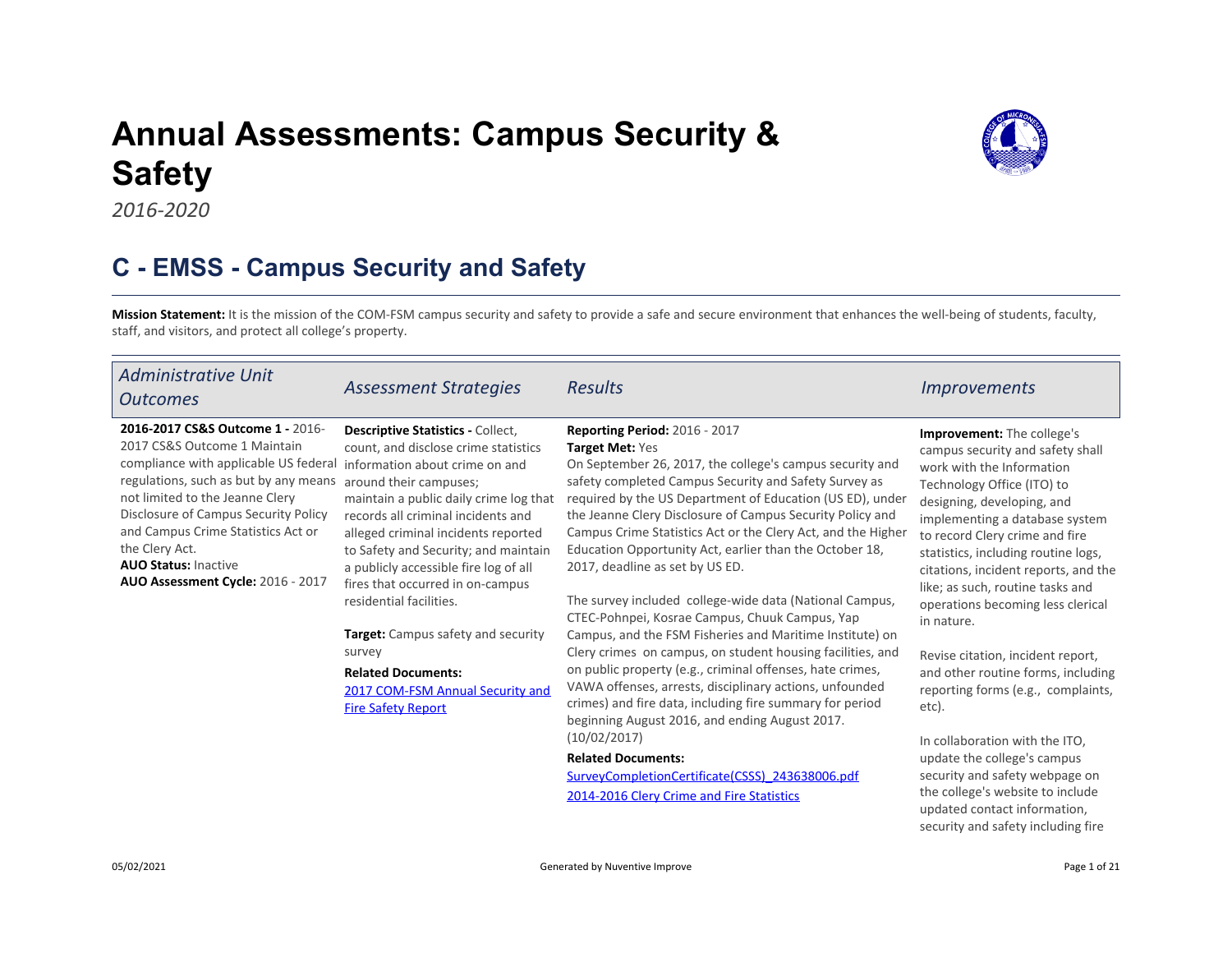| <b>Administrative Unit</b><br><b>Outcomes</b> | <b>Assessment Strategies</b>                                                                                                                                                                                                                                                        | <b>Results</b>                                                                                                                                                                                                                                                                                                                                                                                                                                                                                                                                                        | <i><u><b>Improvements</b></u></i>                                                                                                                                                                                                                                                                              |
|-----------------------------------------------|-------------------------------------------------------------------------------------------------------------------------------------------------------------------------------------------------------------------------------------------------------------------------------------|-----------------------------------------------------------------------------------------------------------------------------------------------------------------------------------------------------------------------------------------------------------------------------------------------------------------------------------------------------------------------------------------------------------------------------------------------------------------------------------------------------------------------------------------------------------------------|----------------------------------------------------------------------------------------------------------------------------------------------------------------------------------------------------------------------------------------------------------------------------------------------------------------|
|                                               |                                                                                                                                                                                                                                                                                     |                                                                                                                                                                                                                                                                                                                                                                                                                                                                                                                                                                       | safety tips, allowing access to the<br>college's disaster plan and<br>emergency preparedness plan,<br>and others.                                                                                                                                                                                              |
|                                               |                                                                                                                                                                                                                                                                                     |                                                                                                                                                                                                                                                                                                                                                                                                                                                                                                                                                                       | The college's campus security to<br>conduct or facilitate in-house for<br>security officers in the areas of,<br>but by no means not limited to,<br>applicable US Federal regulations,<br>e.g., Clery Act, VAWA, Title IX,<br>FERPA, etc., incident report<br>writing, patrolling, etc.<br>(10/03/2017)         |
|                                               | Descriptive Statistics - Publish an<br>annual security report by October 1,<br>2017, that documents three calendar<br>years of campus crime and fire<br>statistics and certain campus<br>security policy statements.<br>Target: 2016-2017 Annual Security<br>and Fire Safety Report | <b>Reporting Period: 2016 - 2017</b><br>Target Met: Yes<br>The Jeanne Clery Disclosure of Campus Security Policy and<br>Campus Crime Statistics Act or the Clery Act is a U.S. federal<br>statute codified at 20 U.S.C. § 1092(f), with implementing<br>regulations in the U.S. Code of Federal Regulations at 34<br>C.F.R. 668.46. The Clery Act requires all colleges and<br>universities that participate in federal financial aid programs<br>to publish an annual security report by October 1st that<br>documents three calendar years of campus crime and fire | <b>Improvement:</b> Continue to<br>maintain compliance with the US<br>ED requirements in terms of<br>publishing an annual security<br>report by October 1 of each<br>academic year -- ideally report<br>should be completed a week<br>before the posting date (or<br>October 1) for a more thorough<br>review. |

Ensure that publication of the report complies with the college's publication standards and requirements.

(10/03/2017)

Related Documents:

7:08:40. (10/03/2017)

including the public:

News feed on 2017 ASFSR and 2014-2016 Clery Satistics

statistics and certain campus security policy statements.

On September 29, 2017, the college's campus security and safety completed the 2017 COM-FSM Annual Security and Fire Safety Report, and in collaboration with the college's Information Technology Office (ITO) published it via the news feed, for a college community-wide circulation,

http://www.comfsm.fm/myShark/news/item=1880/mod=0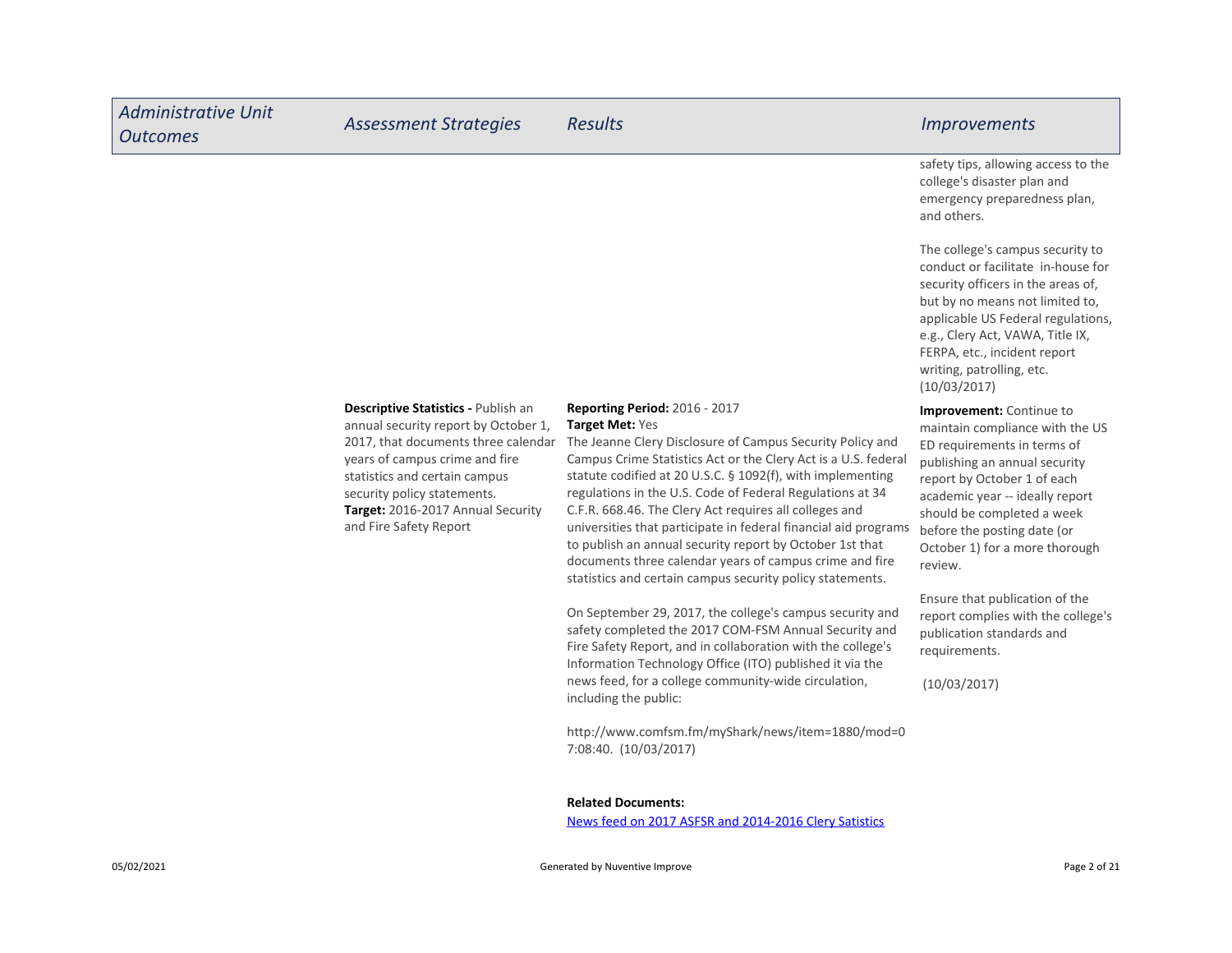| <b>Administrative Unit</b><br><b>Outcomes</b>                                                                                                                                                                                                                                                                           | <b>Assessment Strategies</b>                                                                                                                                                                                                                    | <b>Results</b>                                                                                                                                                                                                                                                                                                                                                                                                                                                                               | <i><u><b>Improvements</b></u></i>                                                                                                                                                                                                                                                      |
|-------------------------------------------------------------------------------------------------------------------------------------------------------------------------------------------------------------------------------------------------------------------------------------------------------------------------|-------------------------------------------------------------------------------------------------------------------------------------------------------------------------------------------------------------------------------------------------|----------------------------------------------------------------------------------------------------------------------------------------------------------------------------------------------------------------------------------------------------------------------------------------------------------------------------------------------------------------------------------------------------------------------------------------------------------------------------------------------|----------------------------------------------------------------------------------------------------------------------------------------------------------------------------------------------------------------------------------------------------------------------------------------|
|                                                                                                                                                                                                                                                                                                                         |                                                                                                                                                                                                                                                 | 2017 COM-FSM Annual Security and Fire Safety Report                                                                                                                                                                                                                                                                                                                                                                                                                                          |                                                                                                                                                                                                                                                                                        |
| 2016-2017 CS&S Outcome 2 - Provide<br>24/7 campus security and safety<br>services to ensure a a safe and secure<br>environment that enhances the well-<br>being of students, faculty, staff, and<br>visitors, and protect all college's<br>property<br><b>AUO Status: Inactive</b><br>AUO Assessment Cycle: 2016 - 2017 | <b>Descriptive Statistics - Continue to</b><br>maintain an adequate staffing level<br>for campus security and safety at<br>each campus location.<br>Target: Meet the recommended<br>staffing level for campus security<br>and safety by campus. | <b>Reporting Period: 2016 - 2017</b><br>Target Met: No<br>The recommended staffing level for the college's campus<br>security and safety, system-wide, is 47 security officers, i.e.,<br>in order to provide a 24-hour, seven days per week security<br>and safety services, three shifts per day (8:00 AM to 4:00<br>PM, 4:00 PM to 12:00 Midnight, and 12:00 Midnight to 8:00<br>AM shifts), and with the recommended number of security<br>officer per shift, based on the campus' needs. | <b>Improvement:</b> Continue to work<br>with the student services<br>coordinators and lead security<br>officers at the state campuses,<br>including the Human Resources<br>Office (HRO) on the hiring of<br>additional security officers to<br>meet the recommended staffing<br>level. |

National Campus

The campus has an area of 73 acres. The recommended staffing level for the campus' security and safety is 13 security officers, and a security and safety supervisor who has oversight of the college's campus security and safety, system-wide. To provide a 24/7 security and safety services, a minimum of three security officers are assigned per shift or three shifts per day. Simply put, 24/7 = 168 hours (per week) x 3 security officers = 504 hours per week. 13 security officers can provide 520 hours of security works per week.

As of assessment report, the campus' security and safety has only 10 security officers, and a security and safety supervisor, as a result of the termination of one security officer, and the resignation of two security officers. Of these ten security officers, nine are employed as regular or full-time staff, while one on-special contract.

#### Kosrae Campus

The campus has an area of 5 acres. The recommended staffing level for the campus' security and safety is five security officers, i.e., one security officer per shift. A 24/7 security and safety operation require 168 hours per week. The five security officers can provide 200 hours of security works per week. As of assessment report, the campus' security and safety has an adequate staffing level.

# Work with the Office of the VPEMSS to submit vacancy review to the Cabinet to fill in four regular positions for the National Campus' security and safety.

Work with HRO to revisit and revise the minimum qualification for a campus security and safety officer to include at least an associate degree, including revision of the job's description (functions and responsibilities) (10/04/2017)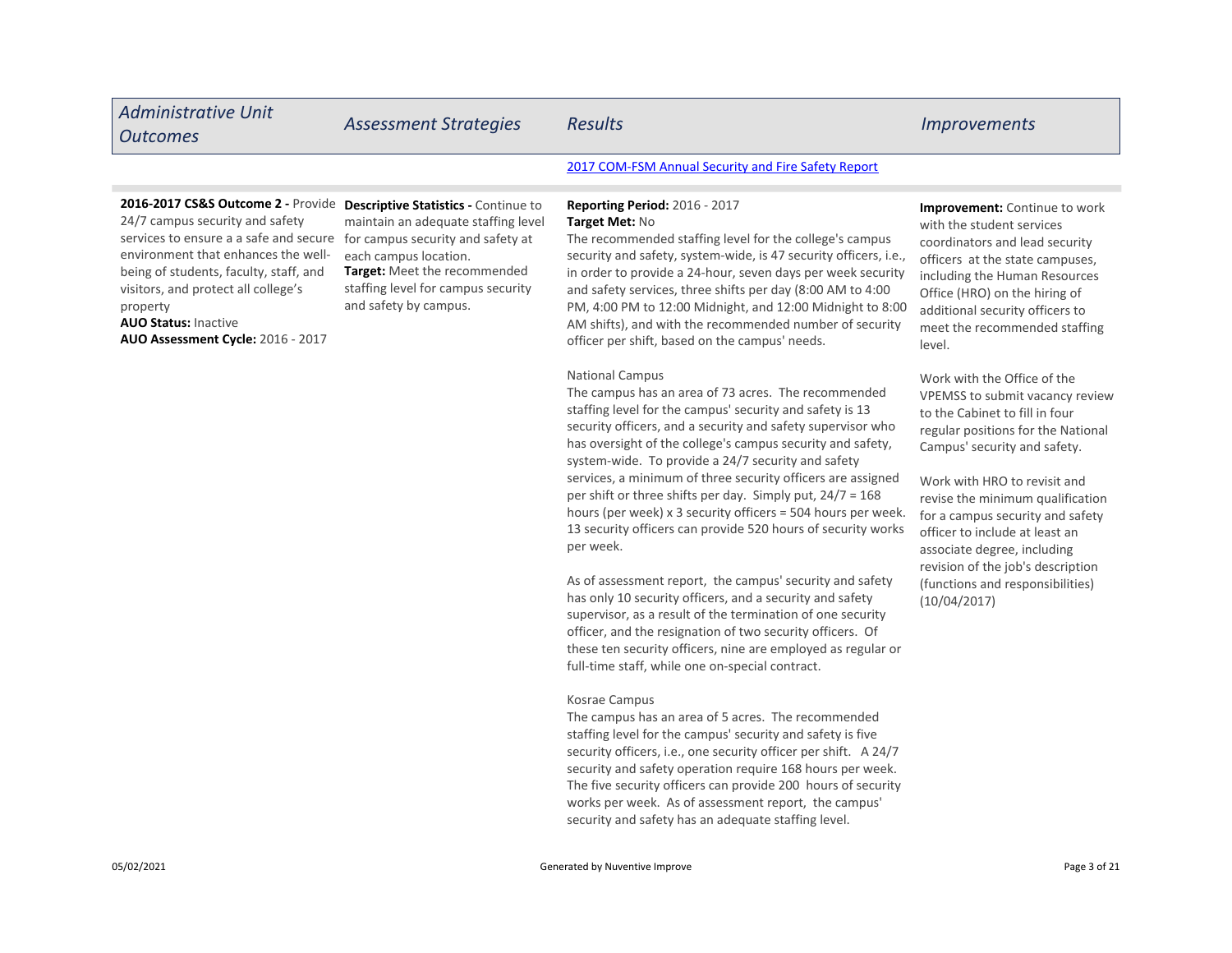| <b>Administrative Unit</b><br><b>Outcomes</b> | <b>Assessment Strategies</b> | <b>Results</b>                                                                                                                                                                                                                                                                                                                                                                                                                                                                                                                                                                                                                                                                                                                                                                                                                                                                                                                                                                                                                                                                                                                                                                                                                                                                                                                                                                                                                                                                                 | <b>Improvements</b> |
|-----------------------------------------------|------------------------------|------------------------------------------------------------------------------------------------------------------------------------------------------------------------------------------------------------------------------------------------------------------------------------------------------------------------------------------------------------------------------------------------------------------------------------------------------------------------------------------------------------------------------------------------------------------------------------------------------------------------------------------------------------------------------------------------------------------------------------------------------------------------------------------------------------------------------------------------------------------------------------------------------------------------------------------------------------------------------------------------------------------------------------------------------------------------------------------------------------------------------------------------------------------------------------------------------------------------------------------------------------------------------------------------------------------------------------------------------------------------------------------------------------------------------------------------------------------------------------------------|---------------------|
|                                               |                              | Yap Campus<br>The campus has an area of 7 acres. The recommended<br>staffing level for the campus' security and safety is five<br>security officers, i.e., one security officer per shift. A 24/7<br>security and safety operation require 168 hours per week.<br>The five security officers can provide 200 hours of security<br>works per week. As of assessment report, the campus'<br>security and safety has an inadequate staffing level. The<br>campus has only three full-time security officers; however,<br>the hiring of two additional security officers is in progress.<br>To maintain a 200 hours of security and safety operation<br>per week, the campus currently requires overtime works for<br>its security and safety officers.<br>FSM Fisheries and Maritime Institute<br>The recommended staffing level for the campus' security<br>and safety is five security officers, i.e., one security officer<br>per shift. A 24/7 security and safety operation require 168<br>hours per week. The five security officers can provide 200<br>hours of security works per week. As of assessment report,<br>the campus' security and safety has an inadequate staffing<br>level. The campus has only three full-time security officers;<br>however, the hiring of two additional security officers is in<br>progress. To maintain a 200 hours of security and safety<br>operation per week, the campus currently requires<br>overtime works for its security and safety officers. |                     |
|                                               |                              | Chuuk Campus<br>The campus has an area of two acres. The recommended<br>staffing level for the campus' security and safety is nine<br>security officers, i.e., one security officer per shift. To<br>provide a 24/7 security and safety services, a minimum of<br>two security officers are assigned per shift or three shifts<br>per day. Simply put, 24/7 = 168 hours (per week) x 2<br>security officers = 336 hours per week. The nine security<br>officers can provide 360 hours of security works per week.<br>As of assessment report, the campus' security and safety<br>has only seven security officers. Nonetheless, the hiring of<br>the additional two security officers is in progress.                                                                                                                                                                                                                                                                                                                                                                                                                                                                                                                                                                                                                                                                                                                                                                                          |                     |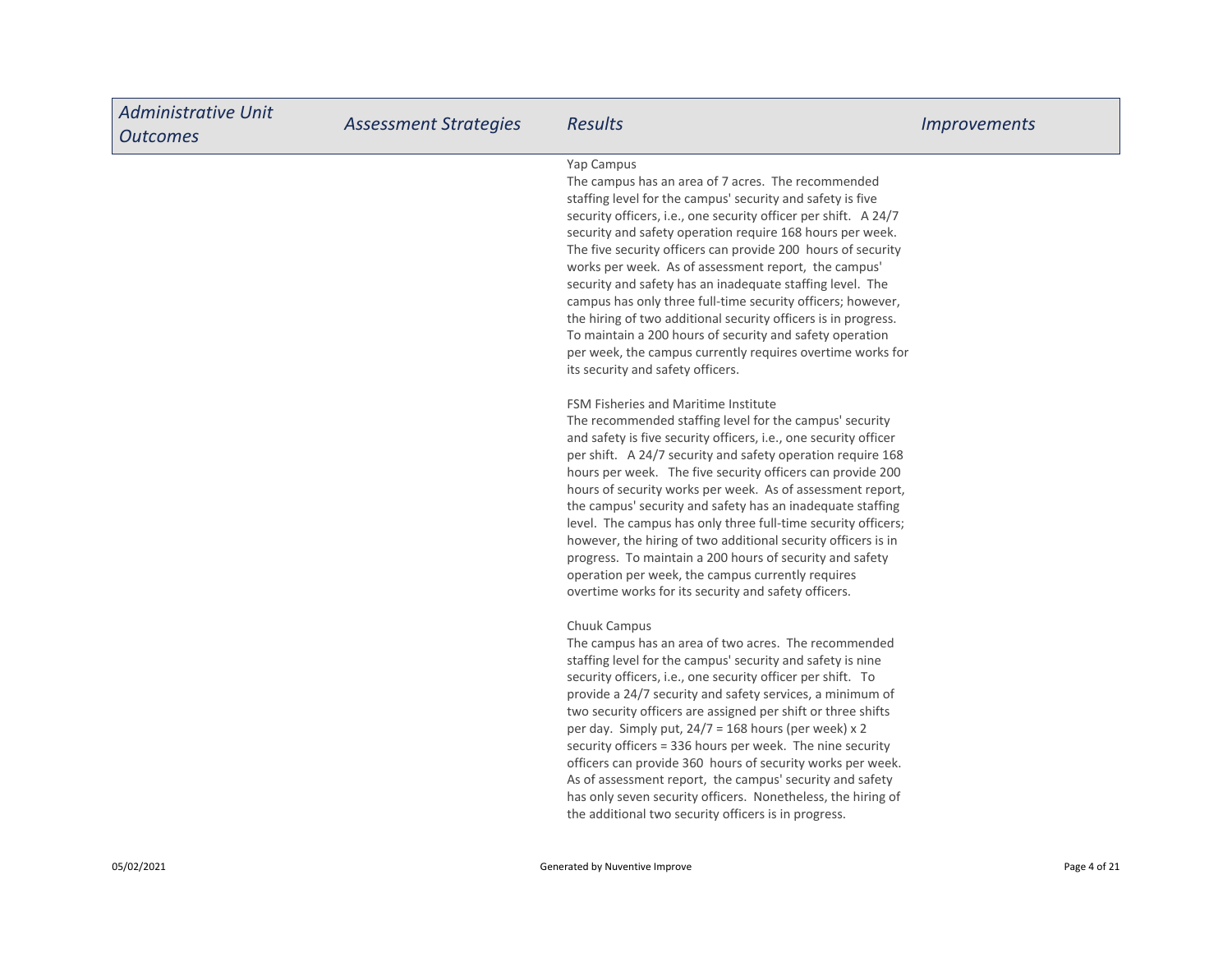| <b>Administrative Unit</b><br><b>Outcomes</b> | <b>Assessment Strategies</b>                                                                                                                                               | <b>Results</b>                                                                                                                                                                                                                                                                                                                                                                                                                                                                                                                                                                                                                                                                                                                                                                                                                                                                                                                                                                                                                                                                                                                                                                                                                                                                                                                                                                                                                                                                                                                                                                                                                                                                                                                                                                                                                                               | <i><u><b>Improvements</b></u></i>                                                                                                                                                                                                                                                                                                                                                                                                                                                                                                                                                                                                                                |
|-----------------------------------------------|----------------------------------------------------------------------------------------------------------------------------------------------------------------------------|--------------------------------------------------------------------------------------------------------------------------------------------------------------------------------------------------------------------------------------------------------------------------------------------------------------------------------------------------------------------------------------------------------------------------------------------------------------------------------------------------------------------------------------------------------------------------------------------------------------------------------------------------------------------------------------------------------------------------------------------------------------------------------------------------------------------------------------------------------------------------------------------------------------------------------------------------------------------------------------------------------------------------------------------------------------------------------------------------------------------------------------------------------------------------------------------------------------------------------------------------------------------------------------------------------------------------------------------------------------------------------------------------------------------------------------------------------------------------------------------------------------------------------------------------------------------------------------------------------------------------------------------------------------------------------------------------------------------------------------------------------------------------------------------------------------------------------------------------------------|------------------------------------------------------------------------------------------------------------------------------------------------------------------------------------------------------------------------------------------------------------------------------------------------------------------------------------------------------------------------------------------------------------------------------------------------------------------------------------------------------------------------------------------------------------------------------------------------------------------------------------------------------------------|
|                                               | Descriptive Statistics - Provide in-<br>house training for campus security<br>and safety officers.<br>Target: In-house training for campus<br>security and safety officers | Pohnpei Campus<br>The campus has an area of 16.6 acres. The recommended<br>staffing level for the campus' security and safety is 9<br>security officers, i.e., two security officers per shift. To<br>provide a 24/7 security and safety services, a minimum of<br>two security officers are assigned per shift or three shifts<br>per day. Simply put, 24/7 = 168 hours (per week) x 2<br>security officers = 336 hours per week. The nine security<br>officers can provide 360 hours of security works per week.<br>As of assessment report, the campus' security and safety<br>has only eight security officers, and a security and safety<br>supervisor. Of these eight security officers, two are<br>employed as full-time (or regular employees), and six on-<br>special contract.<br>(10/04/2017)<br><b>Related Documents:</b><br>security guards-staffing level and requirements.pdf<br>Reporting Period: 2016 - 2017<br><b>Target Met: Yes</b><br>The college has contracted Timothy Fenlon of the LawESS,<br>Incorporated, as consultant on security and safety matters,<br>which also include facilitating trainings in areas of incident<br>report writing, patrolling, conducting investigation, and<br>others.<br>Training sessions for the campus security and safety<br>supervisor, and the security officers from the National<br>Campus and the CTEC-Pohnpei were conducted during the<br>first three weeks of September, 2017. On September 11,<br>2017, a training needs assessment and incident report<br>writing was conducted for the the student services<br>coordinator and the security officers at Kosrae Campus.<br>Training needs assessment and incident report writing<br>training are also scheduled for Chuuk Campus, and Yap<br>Campus and FSM FM on October 2, 2017, and October 4-5,<br>2017, respectively. (10/04/2017) | Improvement: Continue to<br>facilitate and organize training for<br>the college's campus and security<br>officers to include adeptness of<br>applicable US federal regulations,<br>such as Title IX, the Clery Act,<br>VAWA, FERPA, including college's<br>policies and their procedures,<br>applicable FSM national, state and<br>local public laws or statutes and<br>requirements.<br>Continue to organize trainings<br>and/or drills relating to<br>emergency response and<br>preparedness.<br>Work on developing (or updating)<br>the manual for security and safety<br>operations and procedures,<br>including the emergency<br>preparedness and response. |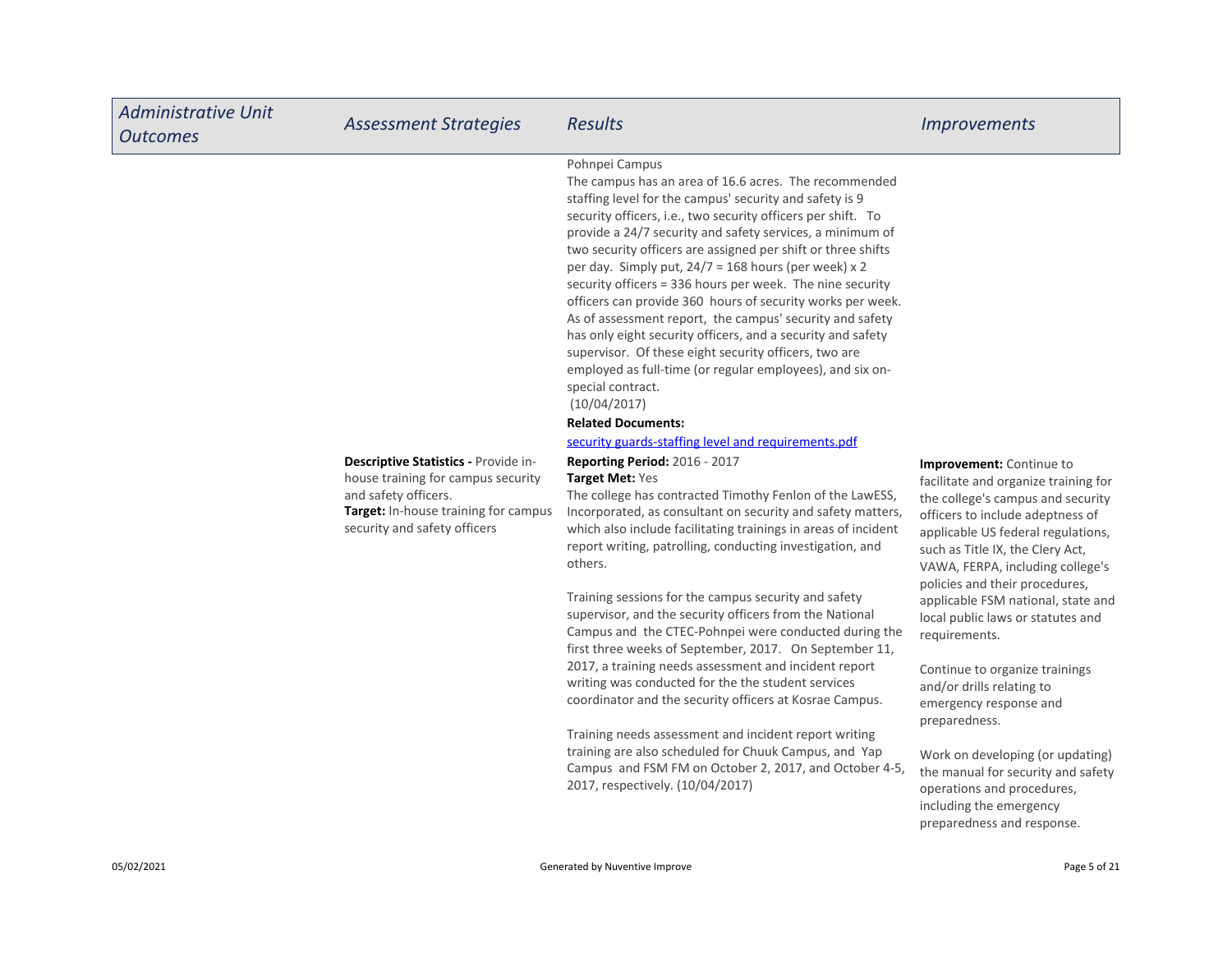| <b>Administrative Unit</b><br><b>Outcomes</b>                                                                                                                                                                                                                                                                                                                                                                                                                                                                                                                                         | <b>Assessment Strategies</b>                                                                                                                                                                                                                                                                                                                                                                                                       | <b>Results</b>                                                                                                                                                                                                                                                                                                                         | <b>Improvements</b>                                                                                                                                                                                                                       |
|---------------------------------------------------------------------------------------------------------------------------------------------------------------------------------------------------------------------------------------------------------------------------------------------------------------------------------------------------------------------------------------------------------------------------------------------------------------------------------------------------------------------------------------------------------------------------------------|------------------------------------------------------------------------------------------------------------------------------------------------------------------------------------------------------------------------------------------------------------------------------------------------------------------------------------------------------------------------------------------------------------------------------------|----------------------------------------------------------------------------------------------------------------------------------------------------------------------------------------------------------------------------------------------------------------------------------------------------------------------------------------|-------------------------------------------------------------------------------------------------------------------------------------------------------------------------------------------------------------------------------------------|
|                                                                                                                                                                                                                                                                                                                                                                                                                                                                                                                                                                                       |                                                                                                                                                                                                                                                                                                                                                                                                                                    |                                                                                                                                                                                                                                                                                                                                        | (10/04/2017)                                                                                                                                                                                                                              |
| 2017-2018 Campus Security & Safety Directly related to Outcome<br><b>Outcome 1 - Maintain compliance</b><br>with applicable US Federal<br>Regulations, such as but by no means<br>not limited to, the Jeanne Clery<br>Disclosure of Campus Security Policy<br>and Campus Crime Statistics Act<br>(1990), as amended in 2015 (Clery<br>Act), the Violence Against Women Act<br>(1994), as amended in 2015 (VAWA)<br>, Title IX, Education Amendments of<br>1972 (Title IX), and the Higher<br>Education Act of 1965.<br><b>AUO Status: Active</b><br>AUO Assessment Cycle: 2017 - 2018 |                                                                                                                                                                                                                                                                                                                                                                                                                                    | <b>Reporting Period: 2017 - 2018</b><br>Target Met: No<br>Campus climate survey was conducted in fall 2018 for<br>National<br>Campus. Students are aware of the prohibited sexual<br>conduct<br>But none has been experience or being a victim to<br>prohibited sexual conduct.<br>(09/27/2018)                                        | Improvement: continue conduct<br>climate survey to all Campus<br>State-wide in Spring 2019 and Fall<br>2019 (10/04/2018)                                                                                                                  |
|                                                                                                                                                                                                                                                                                                                                                                                                                                                                                                                                                                                       | Descriptive Statistics - Conduct a<br>campus climate survey to determine<br>students' perceptions of campus<br>community, culture and safety as<br>well as their experiences with<br>prohibited sexual conduct.<br>Target: A campus climate survey in<br>spring 2018, and fall 2018.                                                                                                                                               |                                                                                                                                                                                                                                                                                                                                        |                                                                                                                                                                                                                                           |
|                                                                                                                                                                                                                                                                                                                                                                                                                                                                                                                                                                                       | Descriptive Statistics - In<br>collaboration with the college's<br>Information Technology Office (ITO),<br>design, develop, and implement a<br>database system to record Clery<br>crime and fire data statistics,<br>including logs of citations, incident<br>reports, and others; as such, routine<br>tasks and other operations becoming<br>less clerical in nature.<br>Target: A database for the campus<br>security and safety | <b>Reporting Period: 2018 - 2019</b><br>Target Met: Yes<br>A database system was created to update campus security<br>and safety webpage (06/10/2019)<br><b>Improvement Plan:</b> Continue to monitor database system<br>to keep all required records update                                                                           | Improvement: continue to<br>monitor database to keep all<br>records of Clery Crime and Fire<br>Data Statistics update.<br>(10/08/2018)                                                                                                    |
|                                                                                                                                                                                                                                                                                                                                                                                                                                                                                                                                                                                       | Descriptive Statistics - Update and<br>revise all campus security and safety<br>forms, which include but by any<br>means not limited to, citations,<br>incident reports, complaints, and<br>others. Additionally, updated and/or<br>revised forms are made available as<br>downloadable portable                                                                                                                                   | Reporting Period: 2017 - 2018<br>Target Met: Yes<br>Security and Safety forms, which include but by any means<br>not limited to, citations, incident reports, complaints,<br>activity and reports have been revised and available as<br>download portable document format (pdf) on campus<br>security and safety webpage. (09/27/2018) | <b>Improvement:</b> Continue to update<br>and revised all campus security<br>and safety forms and are made<br>available as downloadable<br>portable document format (pdf)<br>on the campus security and<br>safety's webpage. (10/08/2018) |
| 05/02/2021                                                                                                                                                                                                                                                                                                                                                                                                                                                                                                                                                                            |                                                                                                                                                                                                                                                                                                                                                                                                                                    | Generated by Nuventive Improve                                                                                                                                                                                                                                                                                                         | Page 6 of 21                                                                                                                                                                                                                              |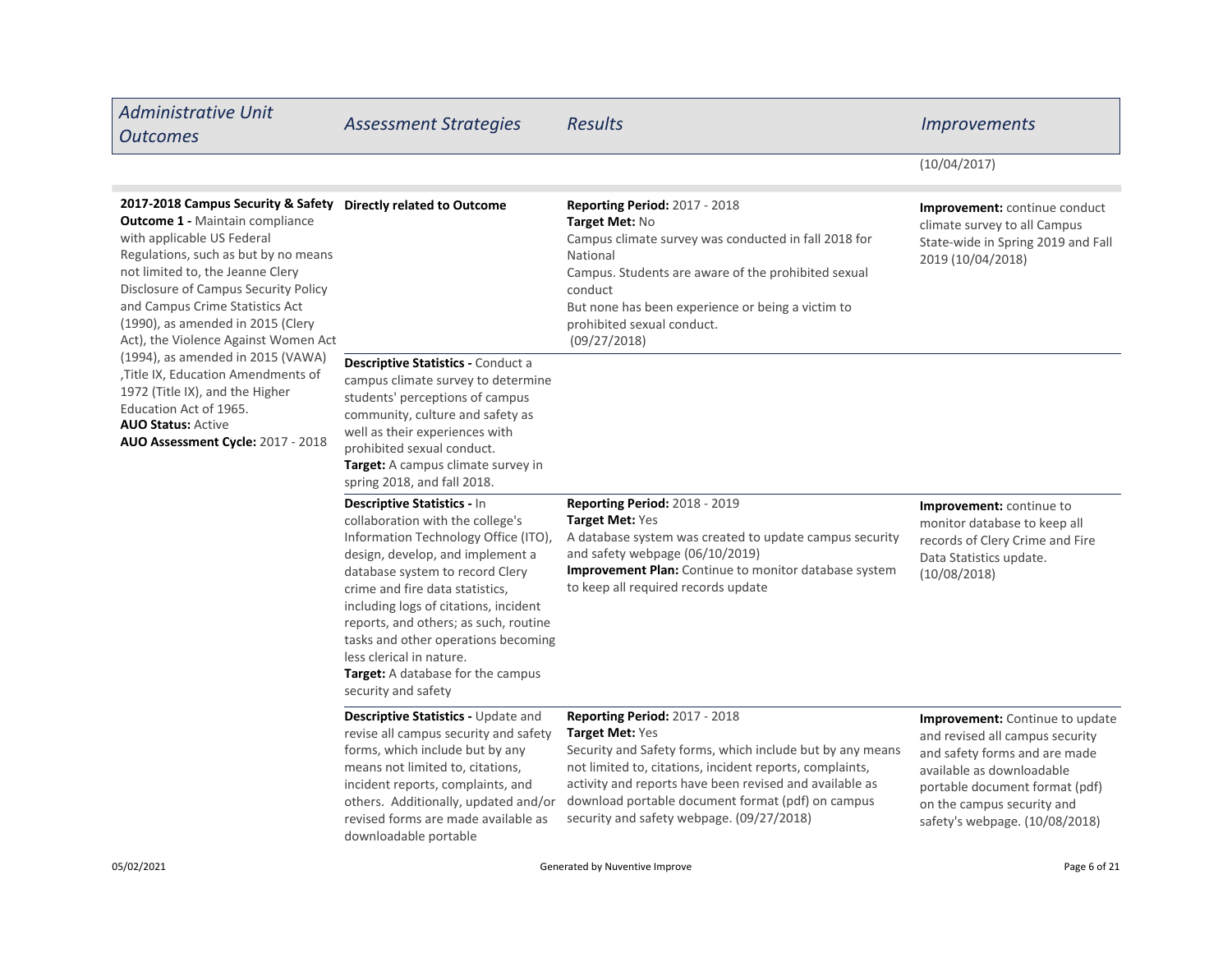| <b>Administrative Unit</b><br><b>Outcomes</b> | <b>Assessment Strategies</b>                                                                                                                                                                                                                                                                                                                                                                                                                                                                                                                                                                                                                                             | <b>Results</b>                                                                                                                                                                                                                                  | <i><u><b>Improvements</b></u></i>                                                                                                                                                                                                                                                                                                                                                                                                                                                                                                                                                      |
|-----------------------------------------------|--------------------------------------------------------------------------------------------------------------------------------------------------------------------------------------------------------------------------------------------------------------------------------------------------------------------------------------------------------------------------------------------------------------------------------------------------------------------------------------------------------------------------------------------------------------------------------------------------------------------------------------------------------------------------|-------------------------------------------------------------------------------------------------------------------------------------------------------------------------------------------------------------------------------------------------|----------------------------------------------------------------------------------------------------------------------------------------------------------------------------------------------------------------------------------------------------------------------------------------------------------------------------------------------------------------------------------------------------------------------------------------------------------------------------------------------------------------------------------------------------------------------------------------|
|                                               | document format (pdf) on the<br>campus security and safety's<br>webpage.<br>Target: All campus security and<br>safety forms are revised or updated.<br>Descriptive Statistics - In<br>collaboration with the college's<br>Information Technology Office (ITO),<br>update the college's campus and<br>security webpage on the college<br>website to include updated contact<br>information, annual security and fire<br>safety reports, Clery crime and fire<br>data statistics, access to the college's<br>disaster and emergency<br>preparedness (or response) plan or<br>protocol, campus maps, and others.<br>Target: Updated campus security<br>and safety webpage   | <b>Reporting Period: 2017 - 2018</b><br><b>Target Met: Yes</b><br>All information on the security webpage as such contact<br>information, security and fire safety tips, Clery crime and<br>Fire data statistics has been updated. (09/27/2018) | <b>Improvement:</b> Continue to work<br>with Information Technology<br>Office (ITO), to update the<br>college's campus security and<br>safety webpage on the college<br>website to include update contact<br>information, annual security and<br>fire safety reports, Clery Crime<br>and Fire Data Statistics, access to<br>the college's disaster and<br>emergency preparedness (or<br>response) plan or protocol,<br>campus maps, and others.<br>(10/08/2018)                                                                                                                        |
|                                               | <b>Descriptive Statistics - Conduct or</b><br>facilitate in-house training for<br>security officers in the areas of, but<br>by no means not limited to,<br>applicable US Federal Regulations,<br>such as but by no means not limited<br>to, the Jeanne Clery Disclosure of<br>Campus Security Policy and Campus<br>Crime Statistics Act (1990), as<br>amended in 2015 (Clery Act), the<br>Violence Against Women Act (1994),<br>as amended in 2015 (VAWA), Title<br>IX, Education Amendments of 1972<br>(Title IX), and the Higher Education<br>Act of 1965.<br>Target: An in-house training per<br>academic term, i.e., semester,<br>covering the aforementioned areas. | <b>Reporting Period: 2017 - 2018</b><br>Target Met: No<br>Mr. Tim Felnon contract security and safety consultant is<br>schedule to conduct trainings on the aforementioned on<br>October 2018 (09/27/2018)                                      | <b>Improvement:</b> Continues to<br>conduct or facilitate in-house<br>training for security officers in the<br>areas of, but by no means not<br>limited to, applicable to US<br>Federal Regulations, such as but<br>by no means not limited to, the<br>Jeanne Clery Disclosure of Campus<br>Security Policy and Campus Crime<br>Statistics Act (1990), as amended<br>in 2015 (Clery Act), the Violence<br>Against Women Act (1994), as<br>amended in 2015 (VAWA), Title IX,<br><b>Education Amendments of 1972</b><br>(Title IX, and the Higher Education<br>Act of 1965. (10/08/2018) |
|                                               | <b>Descriptive Statistics - Complete</b><br>2018 Campus Safety and Security                                                                                                                                                                                                                                                                                                                                                                                                                                                                                                                                                                                              | <b>Reporting Period: 2017 - 2018</b><br><b>Target Met: Yes</b>                                                                                                                                                                                  | <b>Improvement:</b> Complete 2019<br>Campus Safety and Security                                                                                                                                                                                                                                                                                                                                                                                                                                                                                                                        |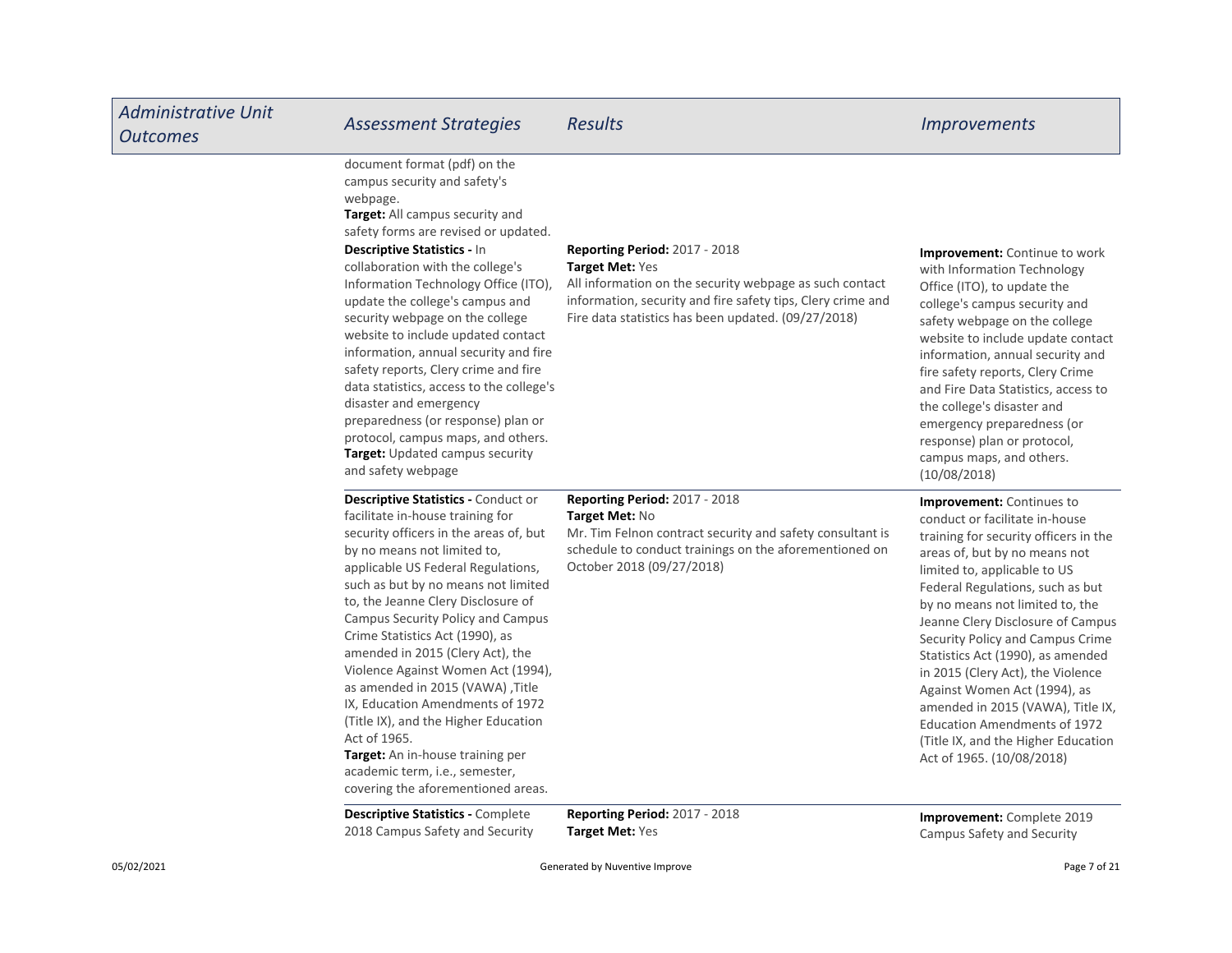| <b>Administrative Unit</b><br><b>Outcomes</b>                                                                                                                                                                                                                                                                                                                                         | <b>Assessment Strategies</b>                                                                                                                                                                                                                                                                   | <b>Results</b>                                                                                                                                                                                                                                                                                                                                                                                                                                                                                                                                                                                                                                                                                                                                                                                                                                       | <i>Improvements</i>                                                                                                                                                                                                                                                                                                                                                                                                     |
|---------------------------------------------------------------------------------------------------------------------------------------------------------------------------------------------------------------------------------------------------------------------------------------------------------------------------------------------------------------------------------------|------------------------------------------------------------------------------------------------------------------------------------------------------------------------------------------------------------------------------------------------------------------------------------------------|------------------------------------------------------------------------------------------------------------------------------------------------------------------------------------------------------------------------------------------------------------------------------------------------------------------------------------------------------------------------------------------------------------------------------------------------------------------------------------------------------------------------------------------------------------------------------------------------------------------------------------------------------------------------------------------------------------------------------------------------------------------------------------------------------------------------------------------------------|-------------------------------------------------------------------------------------------------------------------------------------------------------------------------------------------------------------------------------------------------------------------------------------------------------------------------------------------------------------------------------------------------------------------------|
|                                                                                                                                                                                                                                                                                                                                                                                       | Survey, as Required by US<br>Department of Education (USED),<br>specifically under the Jeanne Clery<br>Disclosure of Campus Security Policy<br>and the Campus Crime Statistics Act<br>or the Clery Act on or before the<br>deadline.<br>Target: 2018 Annual Security and<br>Fire Safety Report | On September 19, 2018, the college's campus security and<br>safety completed Campus Security and Safety Survey as<br>required by the US Department of Education (USED), under<br>the Jeanne Clery Disclosure of Campus Security and Campus<br>Crime Statistics Act, earlier than the deadline as set by US<br>ED.<br>The survey included college-wide data (National Campus,<br>CTEC Pohnpei, Kosrae Campus, Chuuk Campus, Yap<br>Campus, and the FSM Fisheries and Maritime Institute), and<br>on Clery crimes on campus, on student housing facilities,<br>and on public property (e.g. criminal offenses, arrests,<br>disciplinary actions, unfounded crimes) and fire data<br>including fire summary for period beginning August 2017<br>and ending August 2018.<br>Related Documents: SurveyCompletionCertificate (CSSS)<br>243638 (09/27/2018) | Survey, as required by US<br>Department of Education (USED),<br>specifically under the Jeanne Clery<br>Disclosure of Campus Security<br>Policy and the Campus Crime<br>Statistics Act or the Clery Act on or<br>before the deadline. (10/08/2018)                                                                                                                                                                       |
| 2017-2018 Campus Security & Safety<br><b>Outcome 2 - Continue to provide a</b><br>24-hour, 365-day service essential to<br>maintaining a reasonably safe and<br>secure environment in which<br>members of the college community<br>can pursue their various activities,<br>and the college can fulfill its mission.<br><b>AUO Status: Active</b><br>AUO Assessment Cycle: 2017 - 2018 | Descriptive Statistics - Continue to<br>maintain an adequate staffing level<br>for campus security and safety,<br>college-wide.<br>Target: Meet the recommended<br>staffing level for campus security<br>and safety by campus.                                                                 | <b>Reporting Period: 2017 - 2018</b><br>Target Met: No<br>The recommended staffing level for the college's campus<br>security and safety, system-wide is 47 security officers, i.e.<br>in order to provide 24 hours seven days per week security<br>and safety service, three shifts per day (8:00AM to 4:00PM<br>to 12:00AM midnight, and 12:00 midnight to 8:00AM shifts)<br>and with the recommended number of offices per shift,<br>based on campus needs.<br><b>National Campus:</b><br>The campus has an area of 73 acres. The recommended<br>staffing level for the campus safety and security is 13                                                                                                                                                                                                                                          | Improvement: Continue to work<br>with the student services<br>coordinators and lead security<br>offices at the state campuses<br>including the Human Resources<br>Office (HRO) on the hiring of<br>additional security offices to meet<br>the recommended staffing level.<br>work with the office of the<br>VPEMSS to submit vacancy review<br>to the cabinet to fill in 5 regular<br>positions for the National Campus |

security officers and a security supervisor who has oversight on the college's campus security and safety system-wide. To provide 24/7 security and safety services, a minimum of three security officers are assigned per shift or three shifts per day. Simply put 24/7=168 hours (per week) x 3 security officers = 504 hours per week, 13 security officers can provide 520 hours of security works per week. As of assessment report, the campus' security and safety has an adequate of 13 security officers. Of these 13 security officers, 8 are on permanent status while 5 on special

Security and safety.

(10/04/2018)

work with HRO to revisit and revise the minimum qualification for a campus security and safety officer to include at least an associate degree, including revision of the Job's description (functions and responsibilities.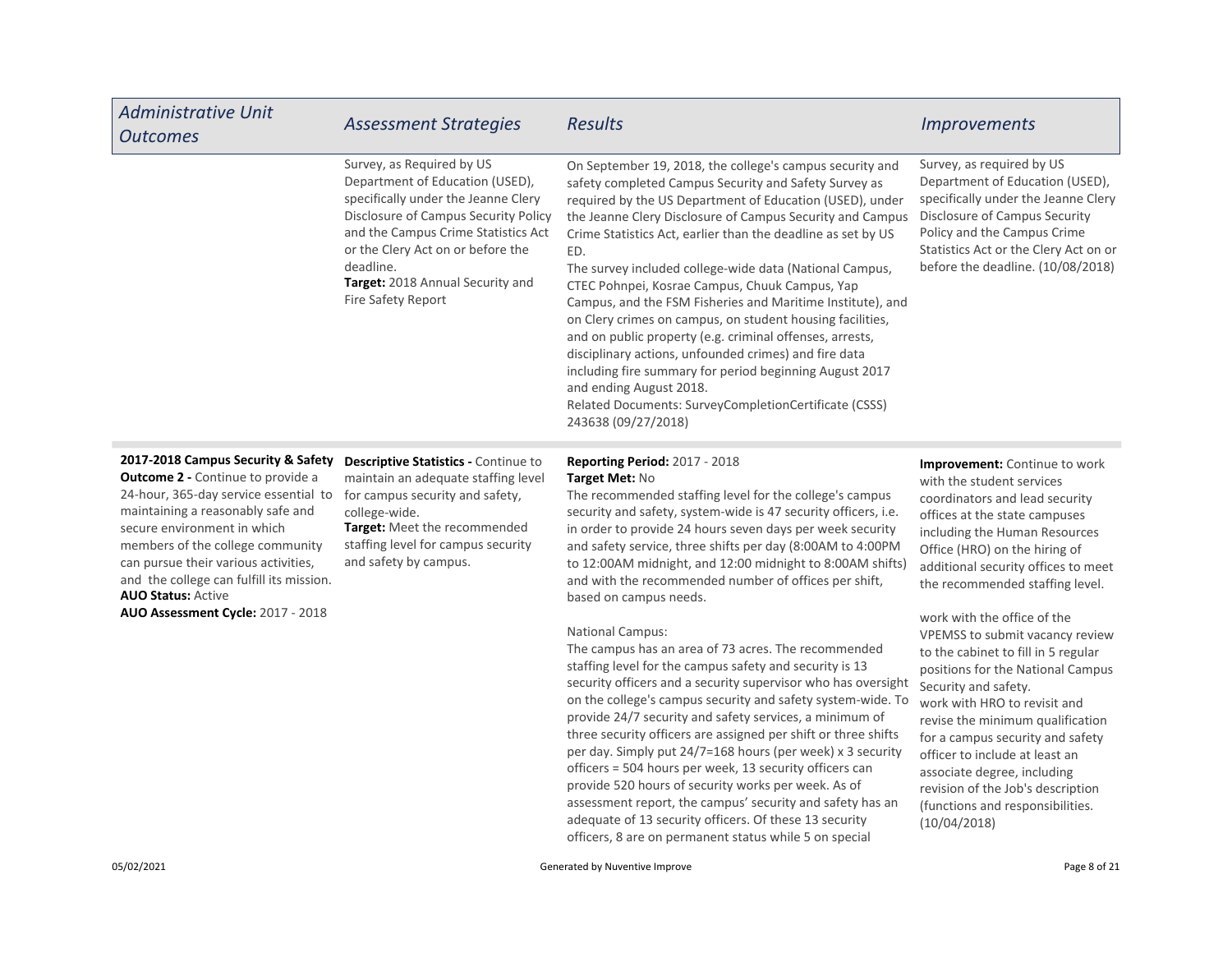| <b>Administrative Unit</b><br><b>Outcomes</b> | <b>Assessment Strategies</b> | <b>Results</b>                                                                                                                                                                                                                                                                                                                                                                                                                                                                                                                                                                                                                                                                                                                                        | <i><u><b>Improvements</b></u></i> |
|-----------------------------------------------|------------------------------|-------------------------------------------------------------------------------------------------------------------------------------------------------------------------------------------------------------------------------------------------------------------------------------------------------------------------------------------------------------------------------------------------------------------------------------------------------------------------------------------------------------------------------------------------------------------------------------------------------------------------------------------------------------------------------------------------------------------------------------------------------|-----------------------------------|
|                                               |                              | contract.                                                                                                                                                                                                                                                                                                                                                                                                                                                                                                                                                                                                                                                                                                                                             |                                   |
|                                               |                              | Kosrae Campus<br>The campus has an area of 5 acres. The recommended<br>staffing level for the campus' security and safety is 5<br>security officers, i.e., one security officer per shift. A 24/7<br>security and safety operation requires 168 hours per week.<br>The 5 security officers can provide 200 hours of security<br>works per week. As of the assessment report, the campus'<br>security and safety has 3 security personnel on permanent<br>status. Kosrae Campus needs 2 permanent security<br>personnel to meet the recommended staffing level.                                                                                                                                                                                        |                                   |
|                                               |                              | Yap Campus<br>The campus has an area of 5 acres. The recommended<br>staffing level for the campus' security and safety is five<br>security officers, i.e one security officer per shift. A 24/7<br>security and safety operation requires 168 hours per week.<br>The five security officers can provide 200 hours of security<br>works per week. As of assessment report, the campus'<br>security and safety has an inadequate 3 security personnel<br>who are on permanent status. The campus has only 3 full-<br>time security officers; however, the hiring of two additional<br>security officers is in progress. To maintain 200 hours of<br>security and safety operation per week, the campus<br>currently requires overtime work              |                                   |
|                                               |                              | <b>FSM Fisheries and Maritime Institute</b><br>The recommended staffing level for the campus' security<br>and Safety is 5 security officers, i.e., one security officers<br>per shift A 24/7 security and safety operation require 168<br>hours per week. The five security offices can provide 200<br>hours of security works Per week. As of assessment report,<br>the campus's security and safety has 3 security officers who<br>are on permanent status. FMI needs two additional security<br>personnel to meet the recommended staffing level.<br>Chuuk Campus<br>The campus has an area of two acres. The recommended<br>staffing Level for the campus' security and safety is 9<br>security officers, i.e. one security officer per shift. To |                                   |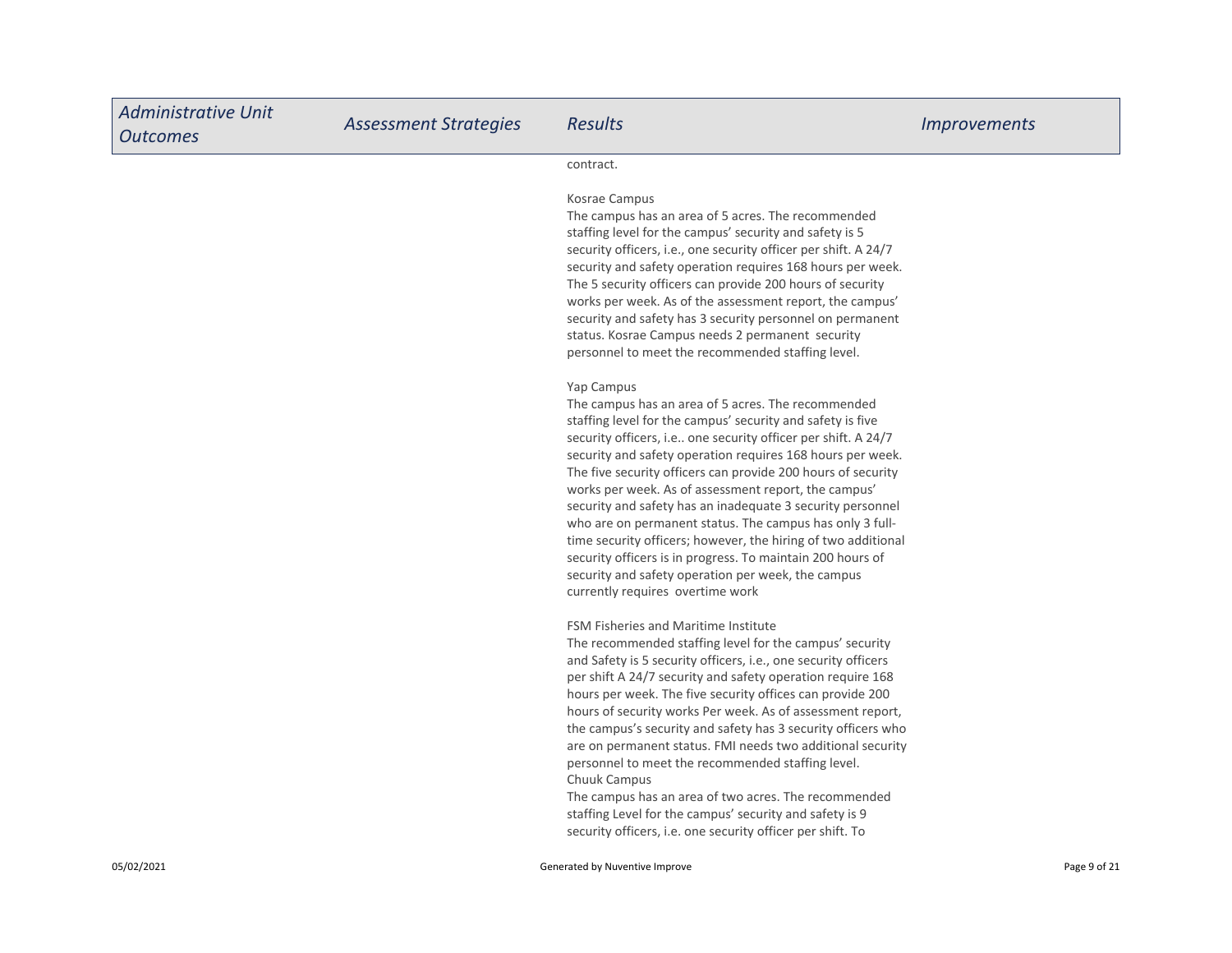| <b>Administrative Unit</b><br><b>Outcomes</b>                                                                                                                                                                                                                                                                                                                                                                       | <b>Assessment Strategies</b>                                                                                                                                                                 | <b>Results</b>                                                                                                                                                                                                                                                                                                                                                                                                                                                                                                                                                                                                                                                                                                                                                                                                                                                                                                                              | <i><u><b>Improvements</b></u></i>                                                                                                                                                                                                                                                                 |
|---------------------------------------------------------------------------------------------------------------------------------------------------------------------------------------------------------------------------------------------------------------------------------------------------------------------------------------------------------------------------------------------------------------------|----------------------------------------------------------------------------------------------------------------------------------------------------------------------------------------------|---------------------------------------------------------------------------------------------------------------------------------------------------------------------------------------------------------------------------------------------------------------------------------------------------------------------------------------------------------------------------------------------------------------------------------------------------------------------------------------------------------------------------------------------------------------------------------------------------------------------------------------------------------------------------------------------------------------------------------------------------------------------------------------------------------------------------------------------------------------------------------------------------------------------------------------------|---------------------------------------------------------------------------------------------------------------------------------------------------------------------------------------------------------------------------------------------------------------------------------------------------|
|                                                                                                                                                                                                                                                                                                                                                                                                                     |                                                                                                                                                                                              | provide 24/7 security and safety services, a minimum of two<br>security officers are assigned per shift or three shifts per<br>day. Simply put, $24/7 = 168$ hours (per week) x 2 security<br>officers = 336 hours per week. The nine security officer can<br>provide 360 hours of security works per week. As of<br>assessment, the campus security and safety has 8 security<br>officers. Chuuk Campus needs 1 female security officer to<br>meet the recommended staffing level.                                                                                                                                                                                                                                                                                                                                                                                                                                                         |                                                                                                                                                                                                                                                                                                   |
|                                                                                                                                                                                                                                                                                                                                                                                                                     |                                                                                                                                                                                              | CTEC-Pohnpei<br>The campus has an area of two acres. The recommended<br>staffing level For the campus' security and safety is 9<br>security offices, i.e., two security Offices per shift. To<br>provide a 24/7 security and safety services, a minimum Of<br>two security officers are assigned per shift or three shifts<br>per day. Simply Put, 24/7=168 hours (per week) x 2 security<br>officers=336 hours per week. The nine security officers can<br>provide 360 hours of security works per Week. As of<br>assessment report, the campus security and safety Has an<br>adequate of staffing level. Of all the nine security offices,<br>one is on permanent status while 7 on special contract.<br>All campuses requires 1 female security officer excluding<br>the National Campus requires to hire two female security<br>officers because of the Female Residence Hall. (10/04/2018)<br><b>Improvement Plan: National Campus</b> |                                                                                                                                                                                                                                                                                                   |
| 2018-2019 Campus Security & Safety<br><b>Outcome 1 - Continue to provide a</b><br>24-hours, 365-day Services essential<br>to maintaining a reasonably safe and<br>secure environment in which member Target: Meet the recommended<br>of the college community can pursue<br>their various activities, and the<br>college can fulfill its mission.<br><b>AUO Status: Active</b><br>AUO Assessment Cycle: 2018 - 2019 | Descriptive Statistics - continue to<br>maintain an adequate staffing level<br>for campus security and safety<br>college-wide.<br>staffing level for campus security<br>and safety by campus | <b>Reporting Period: 2018 - 2019</b><br>Target Met: No<br>The recommended staffing level for the college's campus<br>security and safety, system-wide is 47 security officers, i.e.<br>in order to provide 24 hours seven days per week security<br>and safety service, three shifts per day (8:00AM to 4:00PM<br>to 12:00AM midnight, and 12:00 midnight to 8:00AM shifts)<br>and with the recommended number of offices per shift,<br>based on campus needs.                                                                                                                                                                                                                                                                                                                                                                                                                                                                              | <b>Improvement:</b> Work with Human<br>Resources Office (HRO) on request<br>vacancies to maintain adequate<br>staffing level for campus security<br>and safety college-wide.<br>(06/11/2019)<br>Follow-Up: Work with HR on the<br>submitted request for the new<br>regular vacancies (06/13/2019) |

The campus has an area of 73 acres. The recommended staffing level for the campus safety and security is 13

Start Date: 09/26/2018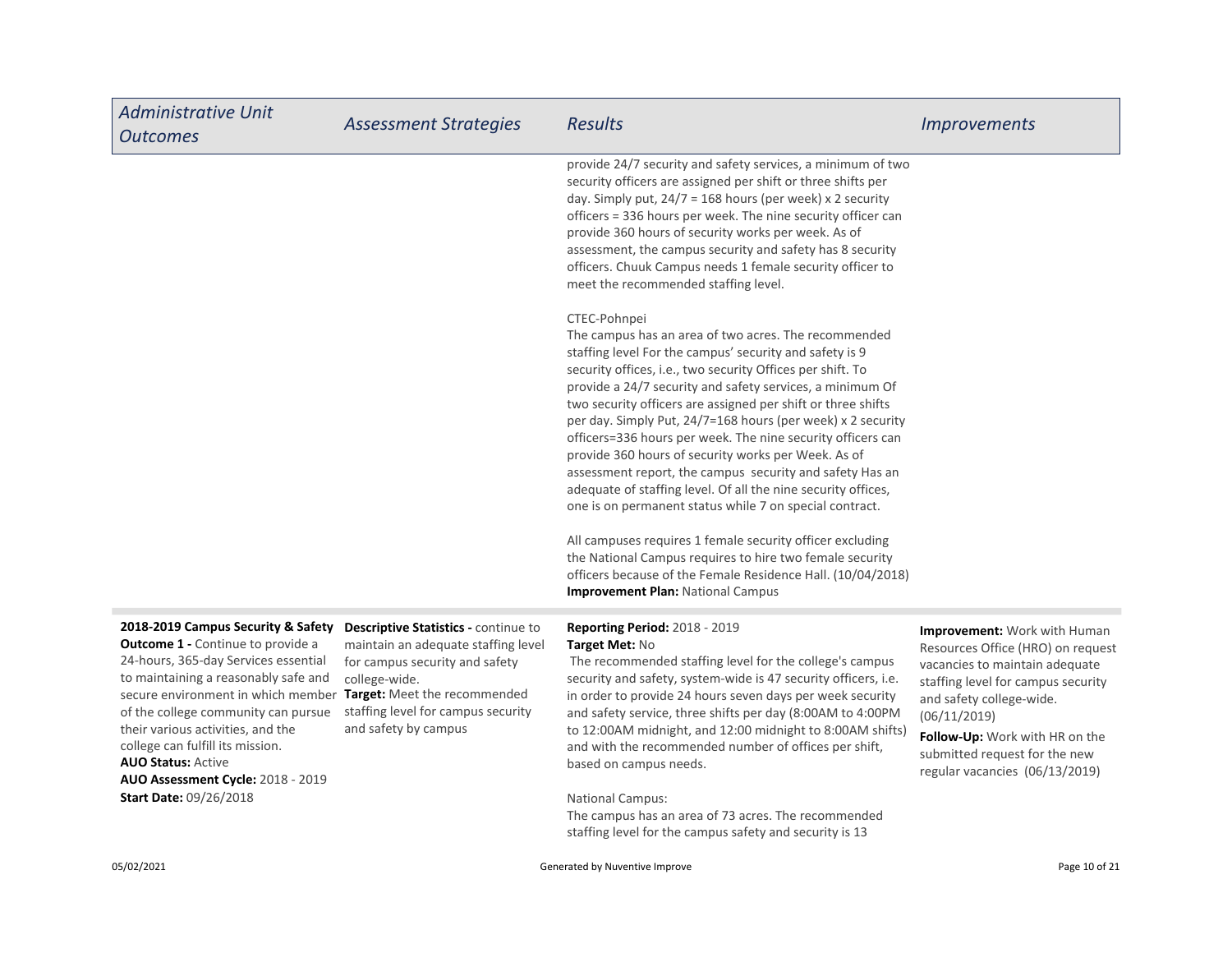| <b>Administrative Unit</b><br><b>Outcomes</b> | <b>Assessment Strategies</b> | <b>Results</b>                                                                                                                                                                                                                                                                                                                                                                                                                                                                                                                                                                                                                                                                                                                 | <i>Improvements</i> |
|-----------------------------------------------|------------------------------|--------------------------------------------------------------------------------------------------------------------------------------------------------------------------------------------------------------------------------------------------------------------------------------------------------------------------------------------------------------------------------------------------------------------------------------------------------------------------------------------------------------------------------------------------------------------------------------------------------------------------------------------------------------------------------------------------------------------------------|---------------------|
|                                               |                              | security officers and a security supervisor who has oversight<br>on the college's campus security and safety system-wide. To<br>provide 24/7 security and safety services, a minimum of<br>three security officers are assigned per shift or three shifts<br>per day. Simply put 24/7=168 hours (per week) x 3 security<br>officers = 504 hours per week, 13 security officers can<br>provide 520 hours of security works per week. As of<br>assessment report, the campus' security and safety has an<br>adequate of 13 security officers. Of these 13 security<br>officers, 8 are on permanent status while 5 on special<br>contract. 5 regular position                                                                     |                     |
|                                               |                              | Kosrae Campus<br>The campus has an area of 5 acres. The recommended<br>staffing level for the campus' security and safety is 5<br>security officers, i.e., one security officer per shift. A 24/7<br>security and safety operation requires 168 hours per week.<br>The 5 security officers can provide 200 hours of security<br>works per week. As of the assessment report, the campus'<br>security and safety has an adequate 3 staffing level. Kosrae<br>Campus needs 2 security personnel to meet the<br>recommended staffing level.                                                                                                                                                                                       |                     |
|                                               |                              | Yap Campus<br>The campus has an area of 5 acres. The recommended<br>staffing level for the campus' security and safety is 5<br>security officers, i.e. one security officer per shift. A 24/7<br>security and safety operation requires 168 hours per week.<br>The five security officers can provide 200 hours of security<br>works per week. As of assessment report, the campus'<br>security and safety has an inadequate staffing level. The<br>campus has only 3 full-time and 1 on special contract;<br>however, the hiring of two permanent position additional<br>security officers is in progress. To maintain 200 hours of<br>security and safety operation per week, the campus<br>currently requires overtime work |                     |
|                                               |                              | FSM Fisheries and Maritime Institute<br>The recommended staffing level for the campus' security<br>and Safety is 5 security officers, i.e., one security officers                                                                                                                                                                                                                                                                                                                                                                                                                                                                                                                                                              |                     |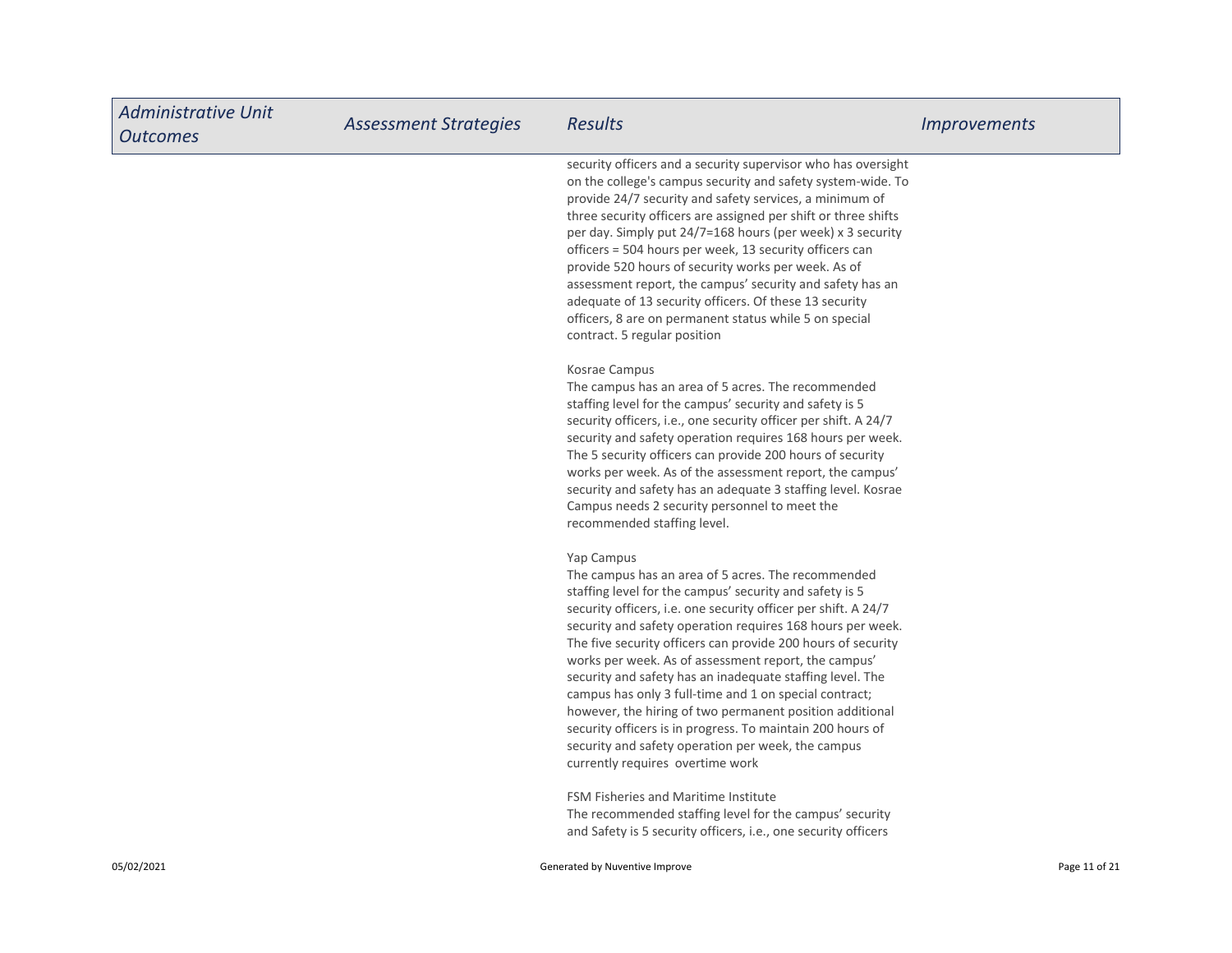| <b>Administrative Unit</b><br><b>Outcomes</b> | <b>Assessment Strategies</b> | <b>Results</b>                                                                                                                                                                                                                                                                                                                                                                                                                                                                                                                                                                                                                                                                                                                                                                                                                                                                                                 | <i>Improvements</i> |
|-----------------------------------------------|------------------------------|----------------------------------------------------------------------------------------------------------------------------------------------------------------------------------------------------------------------------------------------------------------------------------------------------------------------------------------------------------------------------------------------------------------------------------------------------------------------------------------------------------------------------------------------------------------------------------------------------------------------------------------------------------------------------------------------------------------------------------------------------------------------------------------------------------------------------------------------------------------------------------------------------------------|---------------------|
|                                               |                              | per shift A 24/7 security and safety operation require 168<br>hours per week. The five security offices can provide 200<br>hours of security works Per week. As of assessment report,<br>the campus's security and safety Have an inadequate<br>staffing level of 3 security officers who are on permanent<br>status. FMI needs 2 more additional security officer to meet<br>the recommended staffing level                                                                                                                                                                                                                                                                                                                                                                                                                                                                                                   |                     |
|                                               |                              | Chuuk Campus<br>The campus has an area of two acres. The recommended<br>staffing Level for the campus' security and safety is 9<br>security officers, i.e. one security officer per shift. To<br>provide 24/7 security and safety services, a minimum of two<br>security officers are assigned per shift or three shifts per<br>day. Simply put, $24/7 = 168$ hours (per week) x 2 security<br>officers = 336 hours per week. The nine security officer can<br>provide 360 hours of security works per week. As of<br>assessment, campus security and safety has 8 security<br>officers who are on regular status. So Chuuk campus will be<br>needing 1 additional security personnel to meet the<br>recommended staffing level.                                                                                                                                                                               |                     |
|                                               |                              | CTEC-Pohnpei<br>The campus has an area of two acres. The recommended<br>staffing level For the campus' security and safety is 9<br>security offices, i.e., two security Offices per shift. To<br>provide 24/7 security and safety services, a minimum Of<br>two security officers are assigned per shift or three shifts<br>per day. Simply Put, 24/7=168 hours (per week) x 2 security<br>officers=336 hours per week. The nine security officers can<br>provide 360 hours of security works per Week. As of<br>assessment report, the campus security and safety has 7<br>security on special contract and 1 on regular status. CTEC<br>needs 8 security personnel to meet the recommended<br>staffing level.<br>(06/10/2019)<br>Improvement Plan: work with the Human Resources Office<br>(HRO) on the requested vacancies of hiring additional<br>security offices to meet the recommended staffing level. |                     |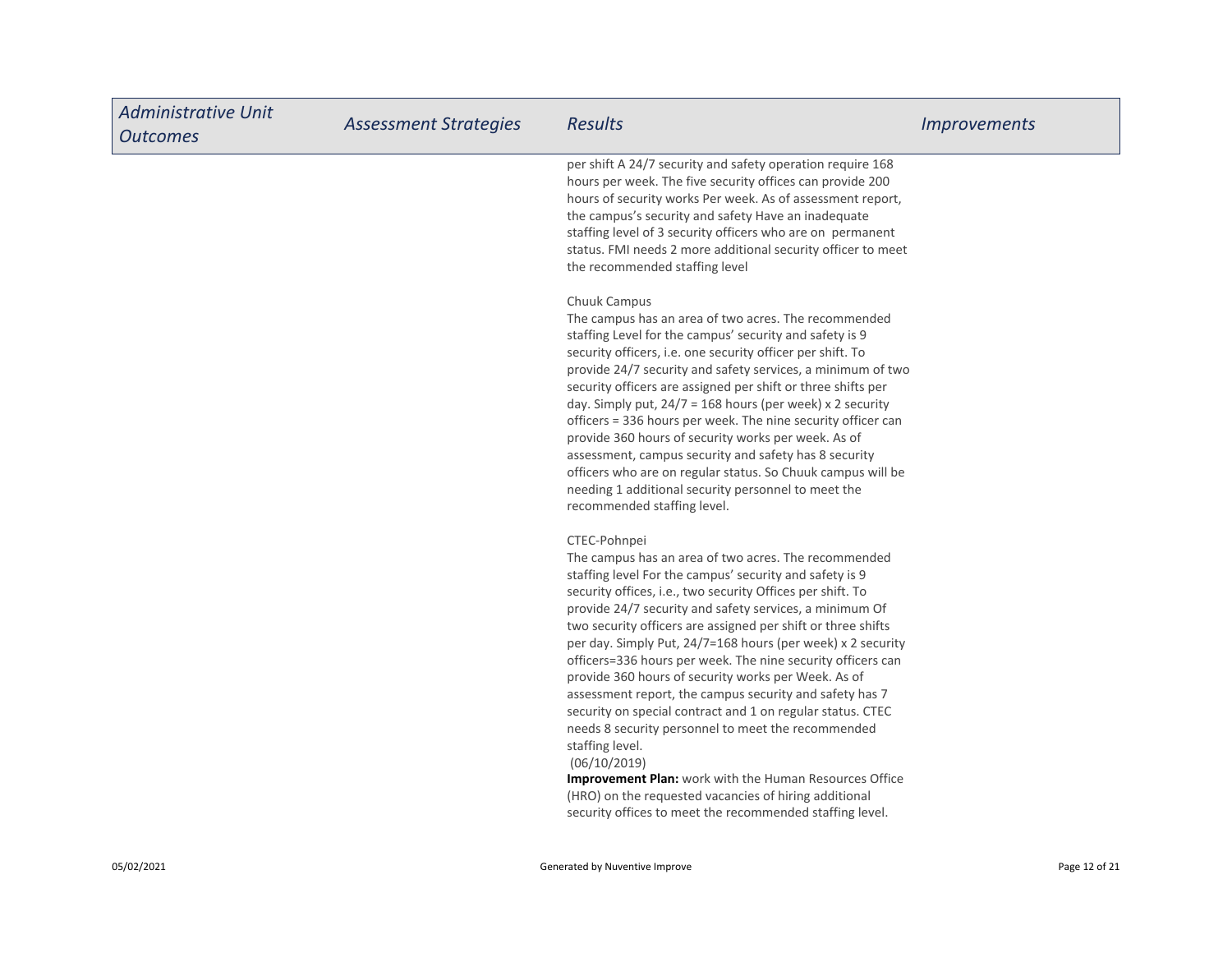# Administrative Unit Outcomes Assessment Strategies Results Improvements

### 2018-2019 Campus Security and

Safety Outcome 2 - Maintain compliance with applicable US Federal Regulations, such as but by no means not limited to, the Jeanne Clery Disclosure of Campus Security Policy and Campus Statistics Act (1990), as amended in 2015 (Clery violence Against Women Act (1994), as amended in 2015 (VAWA) Title IX, Education Amendments of 1972 (Title IX), and the Higher Education Act of 1965.

AUO Status: Active AUO Assessment Cycle: 2018 - 2019 Start Date: 09/26/2018

Target: A campus climate survey in Descriptive Statistics - Continue to conduct a campus climate survey to determine student's perceptions for the campus community, culture, and safety as well as their experiences with prohibited sexual conduct

### Reporting Period: 2018 - 2019 Target Met: No

Fall 2018, Spring 2019, and Fall 2019 Improvement Plan: Increase of security presence from 3 security personnel per shift to 4 security personnel per shift. Request and follow up has been made through the Director of Maintenance office for lightings to support the needs and concerns of our students. A focus group was conducted by the Director of Student Life concluded with some of our female students regarding their feelings of safety and inclusion at the National Campus. The student concerns and requests the increase of security presence and lighting in such blind-spot areas (06/10/2019)

Improvement: Increasing security personnel per shift (evening shift) from 3 personnel to 4 personnel to ensure safety is provided to all students especially the female students residing in the Female Residence Hall / Female's dormitory. A request was submitted to the office of maintenance for lighting in such blind-spot areas for security and safety purposes. (06/11/2019)

Follow-Up: Contacted Director of Maintenance to follow up on the requested street lights (06/13/2019)

Improvement: The security webpage has been review and update (06/13/2019)

#### Descriptive Statistics - In

Target: Update campus security and safety webpage collaboration with the college Information Technology Office (ITO) continue to update the college's campus and security webpage on the college website to include update contact information, Annual Security and Fire Safety Reports, Clery Crime and Fire Data Statistics, access to the College's Disaster and Emergency Preparedness (or response) Plan or protocol, campus maps and others

limited to, Applicable US Federal

### Reporting Period: 2018 - 2019 Target Met: Yes

Work with ITO to update the security webpage, update contact information, Annual Security and Fire Safety Reports, Clery Crime and Fire Data Statistics, access to the College's Disaster and Emergency Preparedness (or response) Plan or protocol, campus maps and others (06/12/2019)

Improvement Plan: Update

### Descriptive Statistics - Continue conduct in-house training to security and safety officers Collegewide in the areas of , but by no means not

#### Reporting Period: 2018 - 2019 Target Met: Yes

Tim Fenlon contract security consultant conducted training on the aforementioned in Fall 2018 to Spring 2019 (06/11/2019)

Improvement: Mr. Tim Fenlon contract security consultant conducted training on the aforementioned in Fall 2018 to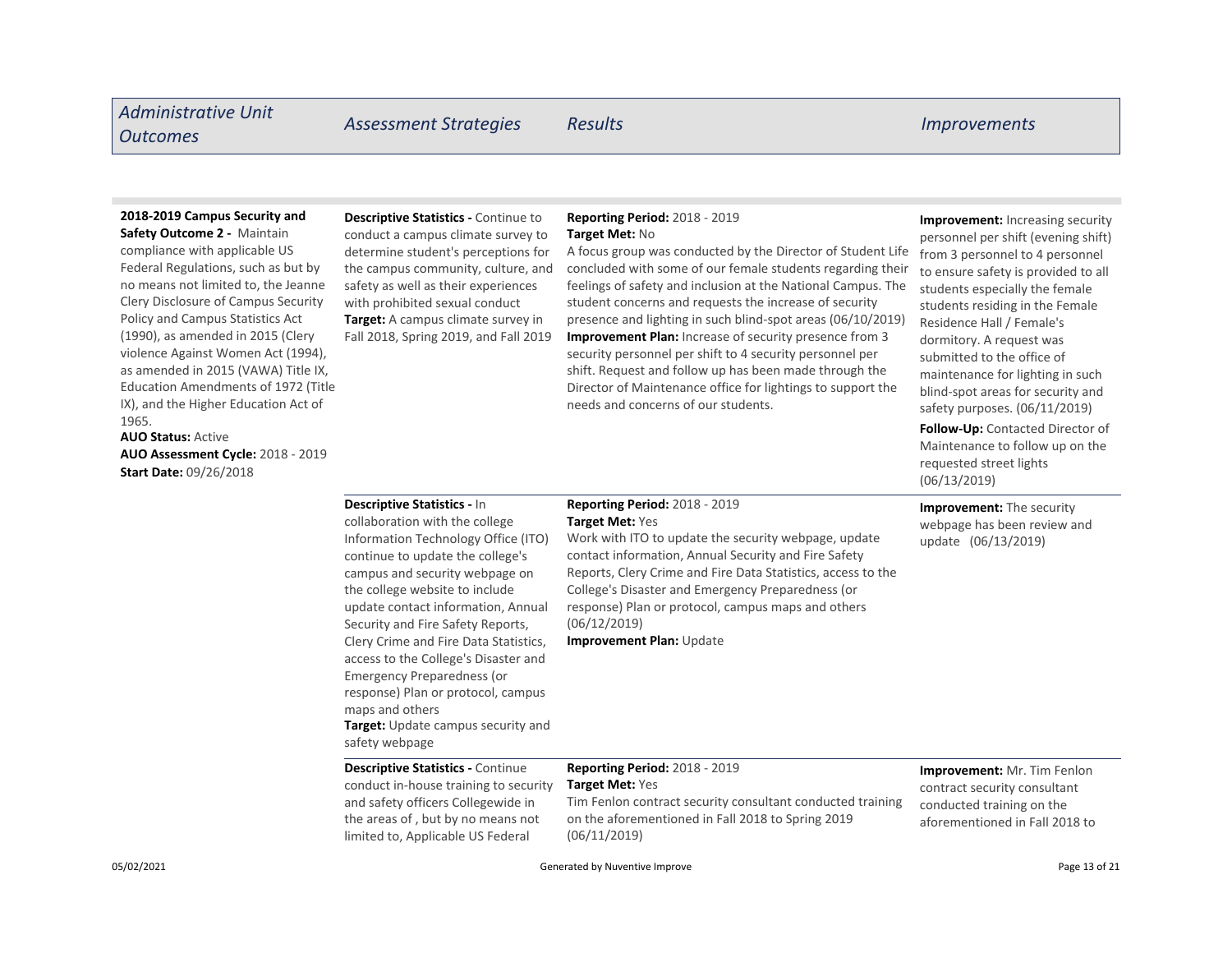| <b>Administrative Unit</b><br><b>Outcomes</b> | <b>Assessment Strategies</b>                                                                                                                                                                                                                                                                                                                                                              | <b>Results</b>                                                                                                                                                                                                                                                                                                                                                                                                                      | <i>Improvements</i>                                                          |
|-----------------------------------------------|-------------------------------------------------------------------------------------------------------------------------------------------------------------------------------------------------------------------------------------------------------------------------------------------------------------------------------------------------------------------------------------------|-------------------------------------------------------------------------------------------------------------------------------------------------------------------------------------------------------------------------------------------------------------------------------------------------------------------------------------------------------------------------------------------------------------------------------------|------------------------------------------------------------------------------|
|                                               | Regulations such as but by no means<br>not limited to, the Jeanne Clery<br>Disclosure of Campus Statistics Act<br>(1990), as amended in 2015 (VAWA),<br>Title IX, Education Amendment of<br>1972 (Title IX), and the Higher<br>Education Act of 1965<br><b>Target:</b> An in-house training per<br>Academic Term, i.e semester,<br>covering the aforementioned areas.                     | <b>Improvement Plan:</b> Continue conduct in-house training to<br>security and safety officers Collegewide in the areas of, but<br>by no means not limited to, Applicable US Federal<br>Regulations such as but by no means not limited to, the<br>Jeanne Clery Disclosure of Campus Statistics Act (1990), as<br>amended in 2015 (VAWA), Title IX, Education Amendment<br>of 1972 (Title IX), and the Higher Education Act of 1965 | Spring 2019 (06/11/2019)                                                     |
|                                               | <b>Descriptive Statistics - complete the</b><br>2019 Campus Safety and Security<br>Servey, as required by US<br>Department of Education (USED),<br>specified under the Jeanne Clery<br>Disclosure of Campus Security Policy<br>and the Campus Crime Statistics Act<br>of the Clery Act on or before the<br>deadline.<br><b>Target:</b> 2019 Campus Security Safety<br>and Security Survey | <b>Reporting Period: 2018 - 2019</b><br>Target Met: No<br>Online survey will be open in September 2019 (06/13/2019)<br><b>Improvement Plan:</b> complete and upload 2019 Campus<br>Safety and Security Survey by September 2019                                                                                                                                                                                                     | <b>Improvement:</b> Follow up on<br>survey in September 2019<br>(06/13/2019) |

2019 - 2020 CS&S Outcome 1 - 2019-

AUO Status: Active AUO Assessment Cycle: 2019 - 2020 2020 CS&S Outcome 1Maintain compliance with applicable US federal regulations, such as but by no means not limited to the Jeanne Clery Disclosure of Campus Security Policy and Campus Crime Statistics Act or the Clery Act (1990) as amended in 2015 (Clery Act Violence Against Women Act (1994), as amended in 2015 (VAWA) Title IX, Education Amendments of 1972 (Title IX), and the Higher Education Act of 1965. Start Date: 06/13/2019

Target: 2019-2020 Campus Security and Fire Data Statistics, access to the use. Descriptive Statistics - In collaboration with the college's Information Technology Office (ITO) continue to update campus security and safety webpage on the college website to include, but by any means not limited to, updated contact information, Annual Security and Fire Safety Reports, Clery Crime college's Disaster and Emergency Preparedness (or response) Plan or protocol, campus maps and others (Active).

and Safety webpage on the college website.

#### Reporting Period: 2019 - 2020 Target Met: Yes

The Campus Security and Safety (CS&S) webpage on the college's website (www.comfsm.fm) has been updated to include general information, e.g., mission and diversity statements; services provided; relevant policies; crime prevention guides and tips; Annual Security and Fire Safety Reports, Clery Crime and Fire Data Statistics; contact information; and forms for routine office operations and

The college's website has also been updated to include a Title IX and Sexual Misconduct webpage, in compliance with Title IX of the Education Amendments of 1972, and its implementing regulation at 34 C.F.R. Part 106 (Title IX), especially with the college receiving U.S. Federal Financial assistance.

Improvement: The Campus Security and Safety (CS&S) webpage on the college's website (www.comfsm.fm) has been updated to include general information, e.g., mission and diversity statements; services provided; relevant policies; crime prevention guides and tips; Annual Security and Fire Safety Reports, Clery Crime and Fire Data Statistics; contact information; and forms for routine office operations and use.

However, CS&S will continue to work with ITO to deactivate active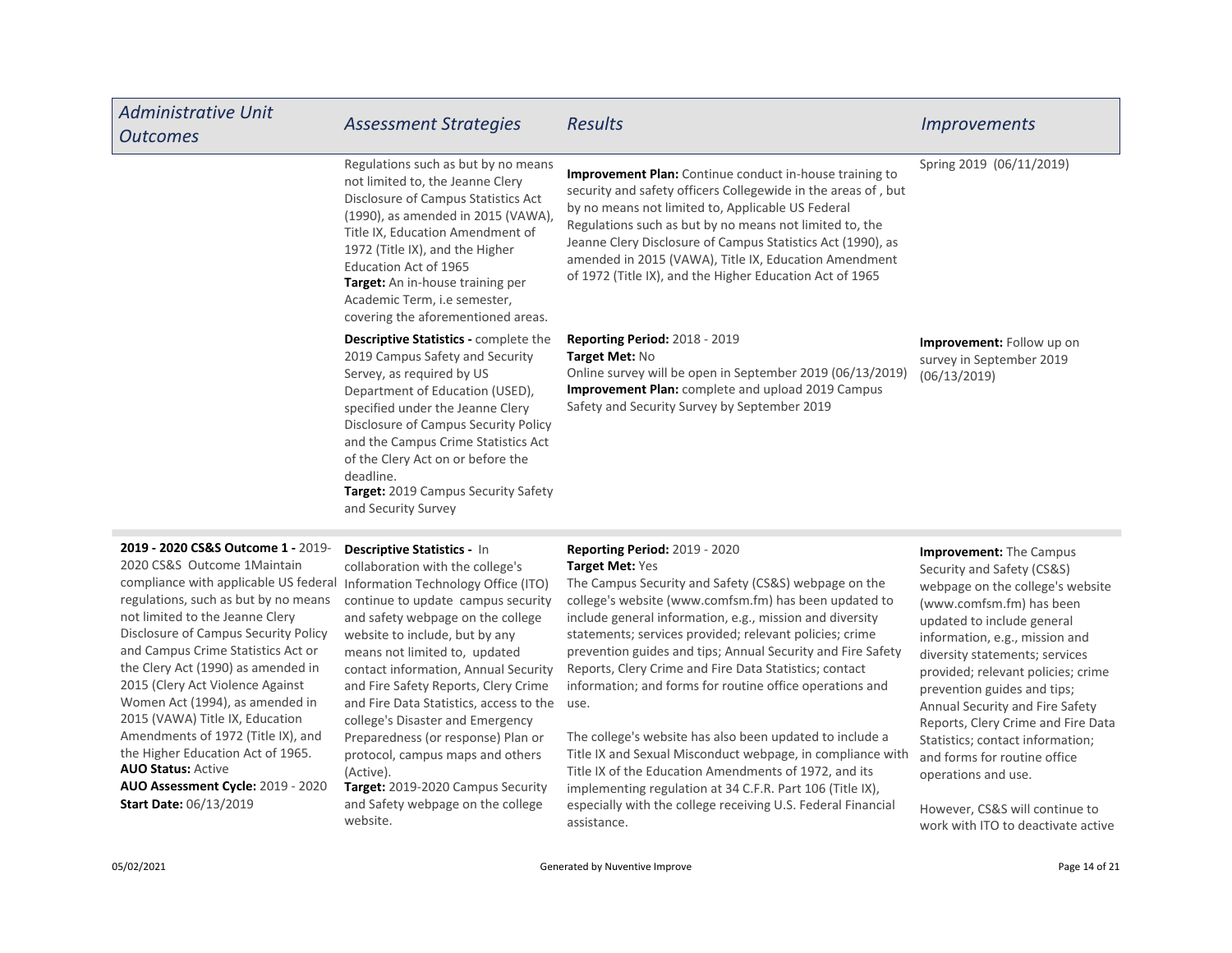| <b>Administrative Unit</b><br><b>Outcomes</b> | <b>Assessment Strategies</b>                                                                                                                                                                                                                                                                                                                                                                                                                                                                                                                                                                    | <b>Results</b>                                                                                                                                                                                                                                                                                                                                                                                                                                                                                                                                                                                                                                                                                                                                                                                                                                                                                                                                                                                                        | <b>Improvements</b>                                                                                                                                                                                                                                                                                                                                                                               |
|-----------------------------------------------|-------------------------------------------------------------------------------------------------------------------------------------------------------------------------------------------------------------------------------------------------------------------------------------------------------------------------------------------------------------------------------------------------------------------------------------------------------------------------------------------------------------------------------------------------------------------------------------------------|-----------------------------------------------------------------------------------------------------------------------------------------------------------------------------------------------------------------------------------------------------------------------------------------------------------------------------------------------------------------------------------------------------------------------------------------------------------------------------------------------------------------------------------------------------------------------------------------------------------------------------------------------------------------------------------------------------------------------------------------------------------------------------------------------------------------------------------------------------------------------------------------------------------------------------------------------------------------------------------------------------------------------|---------------------------------------------------------------------------------------------------------------------------------------------------------------------------------------------------------------------------------------------------------------------------------------------------------------------------------------------------------------------------------------------------|
|                                               |                                                                                                                                                                                                                                                                                                                                                                                                                                                                                                                                                                                                 | On December 31, 2018, the college updated its 2012<br>Emergency Response Plan, which was then presented to the<br>March 21, 2019, meeting of the Board of Regents.<br>However, the revised plan is yet to be published on the<br>college website to replace the 2012 Emergency Response<br>Plan currently under the VPAS webpage,<br>http://www.comfsm.fm/vpa/er/Emergency_Response_Plan<br>.pdf. (06/22/2020)<br><b>Improvement Plan:</b> Continue to work with ITO to remove<br>and update existing and active links. Currently, VPAS<br>webpage on the college's website includes a link to CS&S.<br>Then, CS&S was under Maintenance & Facilities,<br>Department for Administrative Services. However, in 2013,<br>CS&S was transferred as one of the administrative units<br>under the Department for Enrollment Management and<br>Student Services (EMSS).<br><b>Related Documents:</b><br><b>CS&amp;S Webpage</b><br><b>Title IX and Sexual Misconduct Webpage</b><br><b>COM-FSM Emergency Management Plan</b> | links to web-based info relating to<br>CS&S in order to aptly reflect<br>current organizational structure,<br>i.e., CS&S was transferred to EMSS<br>in 2013. Further, links to updated<br>or revised COM-FSM Disaster<br>Management Plan and Title<br>IX/Sexual Misconduct should be<br>added in the CS&S webpage.<br>(06/23/2020)                                                                |
|                                               | Descriptive Statistics - Conduct in-<br>house training to security and safety<br>officers college-wide in the areas of,<br>but by no means not limited to,<br>applicable US Federal Regulations<br>such as but by no means not limited<br>to, the Jeanne Clery Disclosure of<br>Campus Statistics Act (1990), as<br>amended in 2015 (VAWA), Title IX,<br>Education Amendment of 1972 (Title<br>IX), and the Higher Education Act of<br>1965, roles and responsibilities,<br>incident reporting and recording,<br>first-reponders, and others.<br>Target: In house training per<br>academic year | Reporting Period: 2019 - 2020<br>Target Met: Yes<br>In support fulfillment of the college's 2018-2023 strategic<br>direction 2-Strengthen resources to meet current and<br>future needs, specifically by investing in employee<br>development and capacity building to improve practices,<br>S&S continues to provide in-house trainings for its<br>personnel.<br>During the first three weeks of June 2020, newly-hired CS&S<br>personnel at the National Campus and the Career &<br>Technical Education Center (CTEC) participated in series of<br>trainings facilitated by Mr. Timothy Fenlon of LawESS,<br>Incorporated, who had been contracted by the college as<br>consultant on matters relating to security and safety.<br>Delivered via Zoom due to the current unprecedented<br>health challenges (COVID-19 crisis), these trainings include<br>roles and responsibilities, incident report writing, patrolling,                                                                                           | <b>Improvement: CS&amp;S officers were</b><br>able to develop or enhance both<br>their verbal and written<br>communication skills, such as but<br>by no means not limited to writing<br>detailed reports regarding<br>observations and incidents. They<br>became adept with their roles and<br>responsibilities as CS&S personnel,<br>and with applicable US federal<br>regulations. (06/24/2020) |
| 05/02/2021                                    |                                                                                                                                                                                                                                                                                                                                                                                                                                                                                                                                                                                                 | Generated by Nuventive Improve                                                                                                                                                                                                                                                                                                                                                                                                                                                                                                                                                                                                                                                                                                                                                                                                                                                                                                                                                                                        | Page 15 of 21                                                                                                                                                                                                                                                                                                                                                                                     |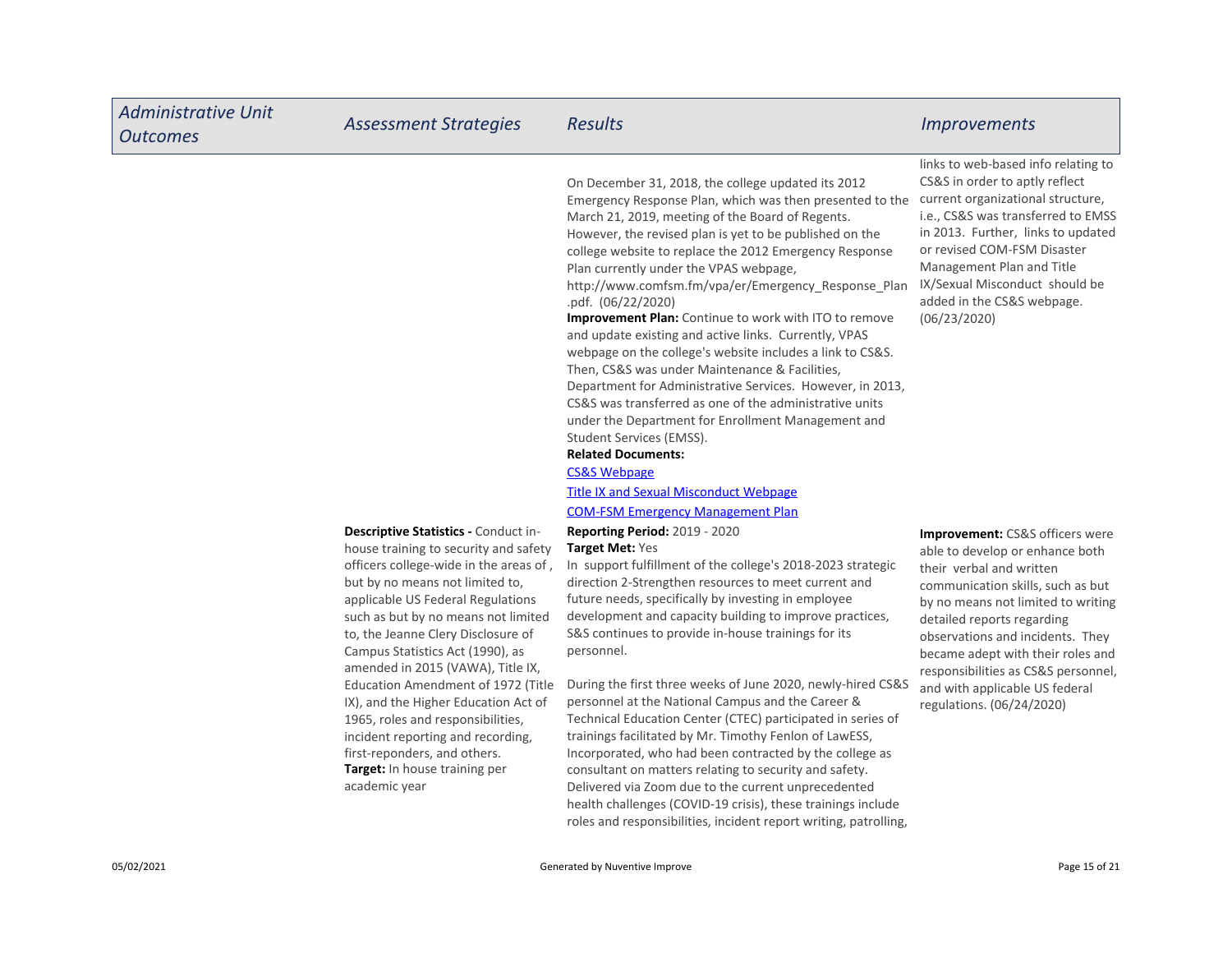| <b>Administrative Unit</b><br><b>Outcomes</b> | <b>Assessment Strategies</b>                                                                                                                                                                                                                                                                                                                                 | <b>Results</b>                                                                                                                                                                                                                                                                                                                                                                                                                                                                                                                                                                         | <i><u><b>Improvements</b></u></i>                                                                                                                                                                                                                                                                                                                               |
|-----------------------------------------------|--------------------------------------------------------------------------------------------------------------------------------------------------------------------------------------------------------------------------------------------------------------------------------------------------------------------------------------------------------------|----------------------------------------------------------------------------------------------------------------------------------------------------------------------------------------------------------------------------------------------------------------------------------------------------------------------------------------------------------------------------------------------------------------------------------------------------------------------------------------------------------------------------------------------------------------------------------------|-----------------------------------------------------------------------------------------------------------------------------------------------------------------------------------------------------------------------------------------------------------------------------------------------------------------------------------------------------------------|
|                                               |                                                                                                                                                                                                                                                                                                                                                              | conducting an investigation, applicable US federal<br>regulations, and others.                                                                                                                                                                                                                                                                                                                                                                                                                                                                                                         |                                                                                                                                                                                                                                                                                                                                                                 |
|                                               |                                                                                                                                                                                                                                                                                                                                                              | CS&S will continue to schedule training sessions for its<br>personnel. (06/23/2020)<br>Improvement Plan: CS&S should expand this capacity-<br>building initiative to include trainings for newly-hired<br>security officers, college-wide; and trainings for other<br>security officers to upgrade their skills and adeptness<br>particularly in effectively carrying out their roles and<br>responsibilities.<br><b>Related Documents:</b><br><b>BOR Report: Training for newly-hired security officers</b>                                                                           |                                                                                                                                                                                                                                                                                                                                                                 |
|                                               | Descriptive Statistics - Work with<br>Maintenance & Facilities to provide<br>street lights to blind-spot area and<br>off limit access areas which have<br>been a security and safety concern<br>from the students who expressed<br>feeling of being unsafe while on<br>campus especially during the night.<br>Target: Street light poles and traffic<br>post | <b>Reporting Period: 2019 - 2020</b><br>Target Met: No<br>During the summer of 2018, the Office of the Director of<br>Student Life (DSL) conducted a survey to focus groups of<br>students specifically to elicit feedback and<br>recommendations from female students at COM-FSM<br>regarding their feelings of physical safety at National<br>Campus. Among the recommendations of this survey is the<br>need to address the lack of lighting on campus. Students<br>requested that either new street lights be installed in the<br>following locations or existing lights be fixed: | Improvement: The target has not<br>been achieved to date. CS&S<br>should continue to follow-up with<br>the college's Maintenance and<br>Facilities to address the request<br>for additional street lights at the<br>National Campus. Finally, CS&S<br>should conduct similar needs<br>assessments at each state<br>campuses, including FSM-FMI.<br>(06/30/2020) |
|                                               |                                                                                                                                                                                                                                                                                                                                                              | . Along the walkway to the Nursing Building, behind the<br>Dining Hall & the Learning Resources Center;<br>• Around the trees and benches near Buildings A and B;<br>• Around the Residence Halls:<br>. Underneath the Residence Hall balconies;<br>• Around the volleyball court; and<br>. Around the basketball court.                                                                                                                                                                                                                                                               |                                                                                                                                                                                                                                                                                                                                                                 |
|                                               |                                                                                                                                                                                                                                                                                                                                                              | The foregoing recommendation/request had been<br>communicated by then Director of Student Life to the<br>Director of Maintenance and Facilities, and the supervisor                                                                                                                                                                                                                                                                                                                                                                                                                    |                                                                                                                                                                                                                                                                                                                                                                 |

of CS&S on April 18, 2019.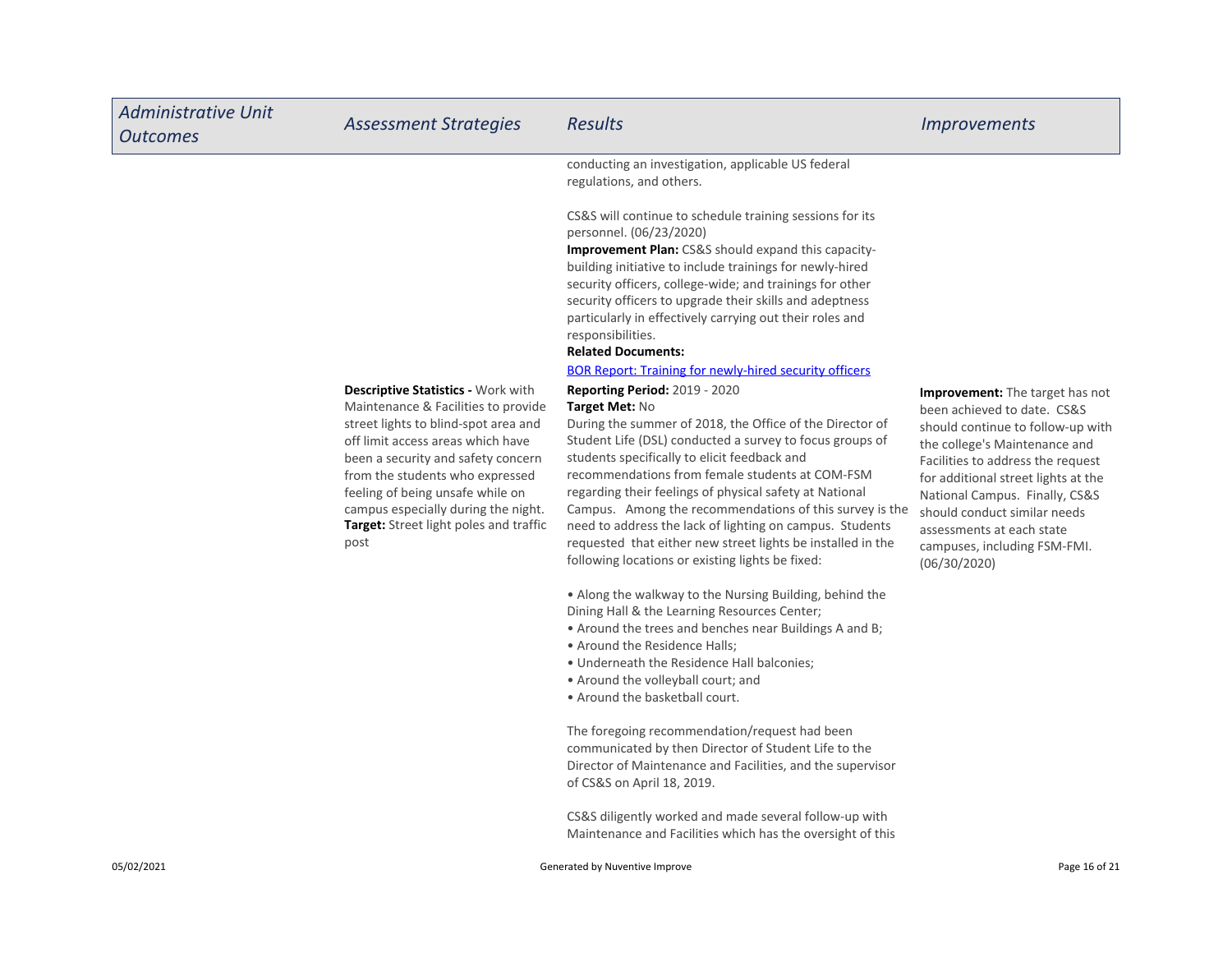| <b>Administrative Unit</b><br><b>Outcomes</b> | <b>Assessment Strategies</b>                                                                                                                                                                                                                                                                                                                                                                            | <b>Results</b>                                                                                                                                                                                                                                                                                                                                                                                                                                                                                                                                                                                                                                                                                | <i><u><b>Improvements</b></u></i>                                                                                                                                                                                                                                                                   |
|-----------------------------------------------|---------------------------------------------------------------------------------------------------------------------------------------------------------------------------------------------------------------------------------------------------------------------------------------------------------------------------------------------------------------------------------------------------------|-----------------------------------------------------------------------------------------------------------------------------------------------------------------------------------------------------------------------------------------------------------------------------------------------------------------------------------------------------------------------------------------------------------------------------------------------------------------------------------------------------------------------------------------------------------------------------------------------------------------------------------------------------------------------------------------------|-----------------------------------------------------------------------------------------------------------------------------------------------------------------------------------------------------------------------------------------------------------------------------------------------------|
|                                               |                                                                                                                                                                                                                                                                                                                                                                                                         | area. However, it is unfortunate that there has been no<br>positive progress to this request to either install additional<br>street lights or fix existing street lights in identified areas.<br>According to the college's Maintenance and Facilities, one<br>of the many reasons is the unavailability of solar lights on<br>island. (06/23/2020)<br>Improvement Plan: Continue to follow-up with<br>Maintenance and Facilities to address the request.<br>Additionally, conduct similar need assessments (street<br>lights and other essential security and safety needs) at each<br>state campuses, including FSM-FMI.<br><b>Related Documents:</b><br>FG Report - SU 2019 compressed.pdf |                                                                                                                                                                                                                                                                                                     |
|                                               | <b>Descriptive Statistics - Work with</b><br>VPEMSS office to request additional<br>of two special contract security<br>officers to increase number of<br>security personnel during the<br>evening shift and graveyard shift at<br>the National Campus from three<br>security officers per shift to four<br>security officers per shift.<br>Target: Hire two s security officers<br>on-special contract | <b>Reporting Period: 2019 - 2020</b><br>Target Met: No<br>CS&S Staffing level: National Campus, as approved by the<br>Cabinet<br>The recommended staffing for CS&S at the National Campus<br>is 13 non-sworn security personnel, and a supervisor who<br>has college-wide oversight of the college's campus security<br>and safety. To provide a 24/7 security and safety services, a<br>minimum of three officers are assigned per shift (or three<br>shifts per day). Thus, $24/7 = 168$ hours per week x three<br>non-sworn security personnel = 504 hours per week. The 13<br>full-time (or regular) non-sworn security personnel can<br>provide 520 hours of security works per week.    | Improvement: CS&S at the<br>National Campus continues to<br>provide 24 hours per day, seven<br>days per week, 365 days per year<br>security and safety services, with<br>three shifts per day (8:00 AM to<br>4:00 PM, 4:00 PM to 12:00<br>midnight, and 12:00 midnight to<br>8:00 AM), (06/24/2020) |
|                                               |                                                                                                                                                                                                                                                                                                                                                                                                         | National Campus has an unfenched area of 73 acres. Thus,<br>with the three security officers per shift each officer is to<br>cover an area of more or less 24 acres. While, there is an<br>obvious and apparent need for additional CS&S officers if<br>based on area that one CS&S at the National Campus should<br>cover per shift to patrol and monitor to prevent theft,<br>violence, or infractions of rules, the hiring of additional<br>CS&S may be profoundly challenging due to budgetary                                                                                                                                                                                            |                                                                                                                                                                                                                                                                                                     |

Improvement Plan: CS&S to conduct a comprehensive review of its current staffing level, vis-a-vis several variables, e.g., community, physical, and others, in the

constraints. (06/23/2020)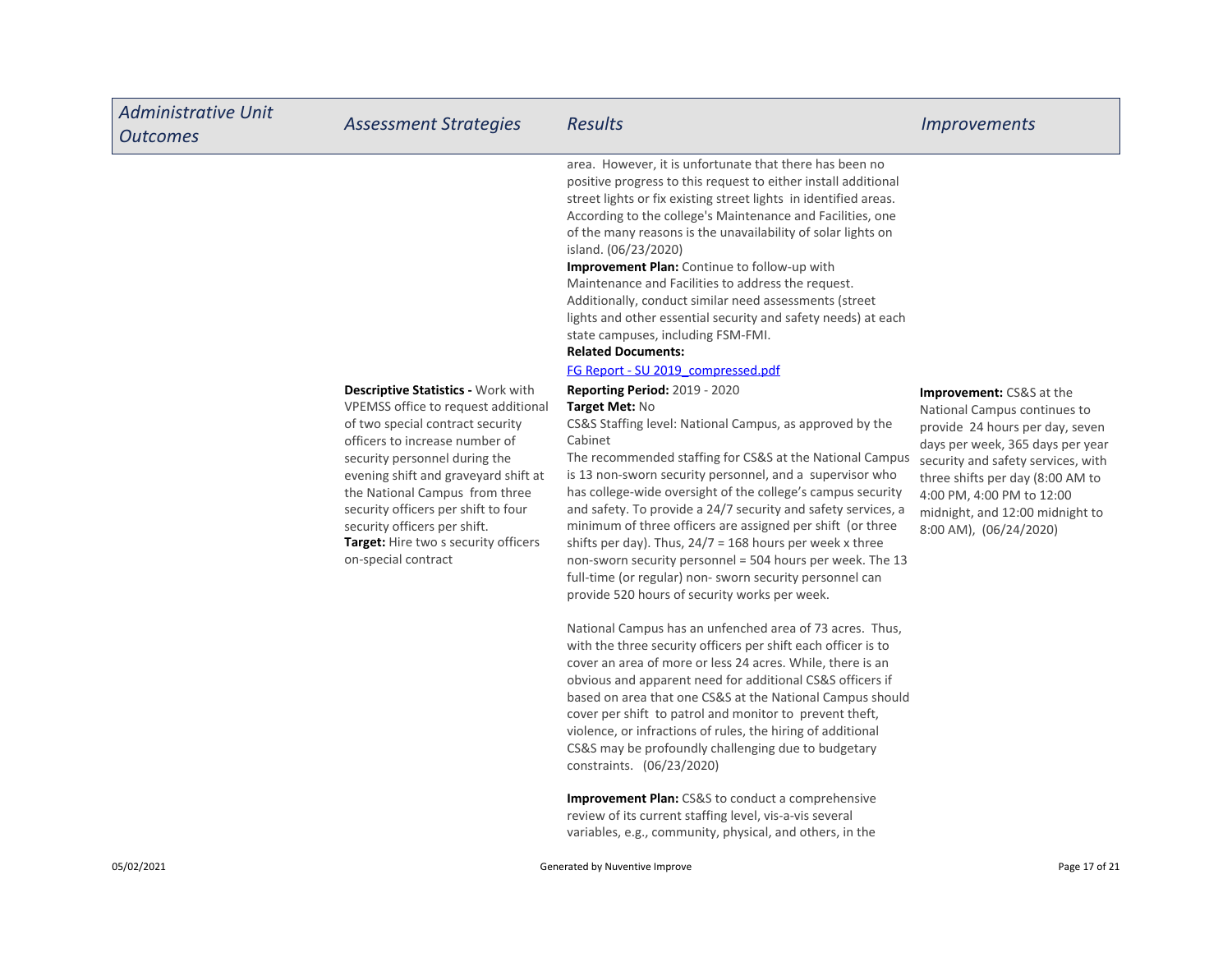| <b>Administrative Unit</b><br><b>Outcomes</b> | <b>Assessment Strategies</b>                                                                                                                                                                                                                                                                                                                                                                                                                                                   | <b>Results</b>                                                                                                                                                                                                                                                                                                                                                                                                                                                                                                                                                                                                                                                                                                                                                                                                                                                                                                                                                                                                                             | <i><u><b>Improvements</b></u></i>                                                                                                                                                                                                                                                                                                                                                                                                                                                                                                                                                                                                                                                                                                                                                                                                         |
|-----------------------------------------------|--------------------------------------------------------------------------------------------------------------------------------------------------------------------------------------------------------------------------------------------------------------------------------------------------------------------------------------------------------------------------------------------------------------------------------------------------------------------------------|--------------------------------------------------------------------------------------------------------------------------------------------------------------------------------------------------------------------------------------------------------------------------------------------------------------------------------------------------------------------------------------------------------------------------------------------------------------------------------------------------------------------------------------------------------------------------------------------------------------------------------------------------------------------------------------------------------------------------------------------------------------------------------------------------------------------------------------------------------------------------------------------------------------------------------------------------------------------------------------------------------------------------------------------|-------------------------------------------------------------------------------------------------------------------------------------------------------------------------------------------------------------------------------------------------------------------------------------------------------------------------------------------------------------------------------------------------------------------------------------------------------------------------------------------------------------------------------------------------------------------------------------------------------------------------------------------------------------------------------------------------------------------------------------------------------------------------------------------------------------------------------------------|
|                                               | <b>Descriptive Statistics - Complete the</b><br>2020 Campus Security and Safety<br>Survey, as required by US<br>Department of Education (US ED),<br>specified under teh Jeanne Clery<br>Disclusure of Campus Security and<br>Safety Policy and the Campus Crime<br>Statistics Act of the Clery Act on or<br>before the deadline.<br>Target: 2020 Campus Security and<br>Safety Survey<br><b>Notes:</b> Campus Security and Safety<br>Survey was completed on<br>September 2019 | anticipation of determining the reasonable staff-level per<br>campus.<br><b>Reporting Period: 2019 - 2020</b><br>Target Met: Yes<br>On September 2019, the college's campus security and<br>safety completed Campus Security and Safety Survey as<br>required by the US Department of Education (US ED), under<br>the Jeanne Clery Disclosure of Campus Security Policy and<br>Campus Crime Statistics Act or the Clery Act, and the Higher<br>Education Opportunity Act, earlier than the October 18,<br>2017, deadline as set by US ED.<br>The survey included college-wide data (National Campus,<br>CTEC-Pohnpei, Kosrae Campus, Chuuk Campus, Yap<br>Campus, and the FSM Fisheries and Maritime Institute) on<br>Clery crimes on campus, on student housing facilities, and<br>on public property (e.g., criminal offenses, hate crimes,<br>VAWA offenses, arrests, disciplinary actions, unfounded<br>crimes) and fire data, including fire summary for the period<br>beginning August 2018, and ending August 2019.<br>(06/24/2020) | Improvement: Improvement: The<br>college's campus security and<br>safety shall work with the<br><b>Information Technology Office</b><br>(ITO) to designing, developing,<br>and implementing a database<br>system to record Clery crime and<br>fire statistics, including routine<br>logs, citations, incident reports,<br>and the like; as such, routine tasks<br>and operations becoming less<br>clerical in nature.<br>Revise citations, incident reports,<br>and other routine forms, including<br>reporting forms (e.g., complaints,<br>$etc.$ ).<br>In collaboration with the ITO,<br>update the college's campus<br>security and safety webpage on<br>the college's website to include<br>updated contact information,<br>security, and safety including fire<br>safety tips, allowing access to the<br>college's disaster plan and |
|                                               |                                                                                                                                                                                                                                                                                                                                                                                                                                                                                |                                                                                                                                                                                                                                                                                                                                                                                                                                                                                                                                                                                                                                                                                                                                                                                                                                                                                                                                                                                                                                            | emergency preparedness plan,<br>and others.                                                                                                                                                                                                                                                                                                                                                                                                                                                                                                                                                                                                                                                                                                                                                                                               |

The college's campus security to conduct or facilitate in-house for security officers in the areas of, but by no means not limited to, applicable US Federal regulations, e.g., Clery Act, VAWA, Title IX, FERPA, etc., incident report writing, patrolling, etc. (06/24/2020)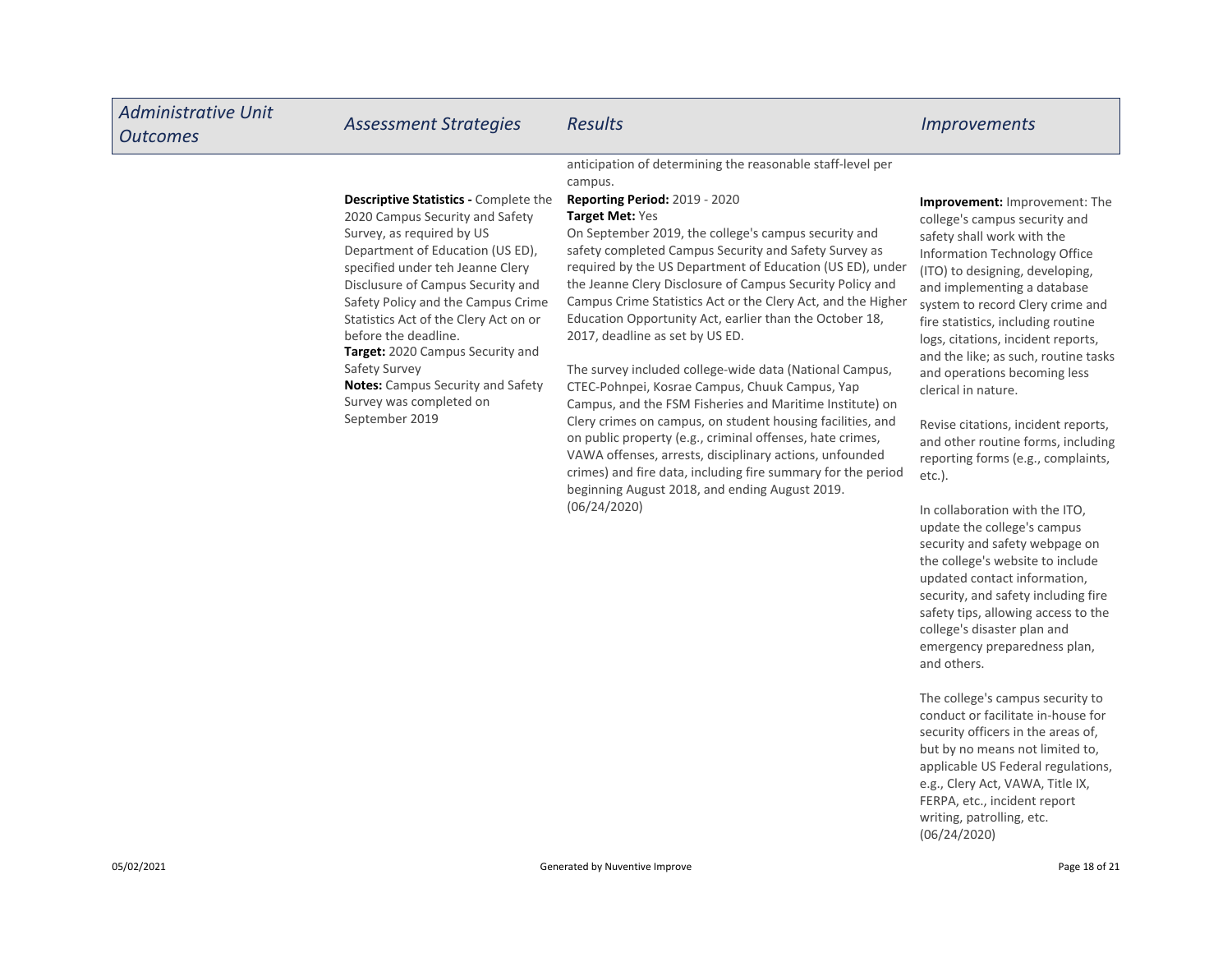# Administrative Unit nummistrative online and Assessment Strategies Results and the control of the Improvements and Assessment Strategies Results and the Improvements

#### 2019-2020 CS&S Outcome 2 -

Continue to provide a 24-hours, 365 day Services essential to maintaining a reasonably safe and secure environment in which member of the college community can pursue their various activities, and the college can fulfill its mission.

#### AUO Status: Active

AUO Assessment Cycle: 2019 - 2020

Descriptive Statistics - Continue to maintain an adequate staffing level for campus security and safety college-wide.

Target: Meet the recommended staffing level for campus security and safety college-wide

### Reporting Period: 2019 - 2020 Target Met: No

The recommended staffing level for the college's campus security and safety, system-wide, is 47 security officers, i.e., in order to provide a 24-hour, seven days per week security and safety services, three shifts per day (8:00 AM to 4:00 PM, 4:00 PM to 12:00 Midnight, and 12:00 Midnight to 8:00 AM shifts), and with the recommended number of security officer per shift, based on the campus' needs.

#### National Campus

The campus has an area of 73 acres. The recommended staffing level for the campus' security and safety is 13 security officers and a security and safety supervisor who has oversight of the college's campus security and safety, system-wide. To provide 24/7 security and safety services, a minimum of three security officers are assigned per shift or three shifts per day. Simply put, 24/7 = 168 hours (per week) x 3 security officers = 504 hours per week. 13 security officers can provide 520 hours of security works per week.

As of assessment report, the campus' security and safety has only 12 security officers, and a security and safety supervisor, as a result of the termination of one security officer, and the resignation of two security officers. Of these twelve security officers, eleven are employed as regular or full-time staff, while one on-special contract.

#### Kosrae Campus

The campus has an area of 5 acres. The recommended staffing level for the campus' security and safety is five security officers, i.e., one security officer per shift. 24/7 security and safety operation requires 168 hours per week. The five security officers can provide 200 hours of security works per week. As of assessment report, the campus' security and safety has an adequate staffing level.

Career & Technical Education Center (CTEC)

Improvement: As of report, there are unfilled positions in the CS&S, college-wide. While these positions had been advertised in the anticipation of having them filled up, there were cases where some positions had be to readvertised either due to no applicants or applicants did not satisfy the minimum qualifications for the positions as advertised. Additionally, there had been some significant turn-around in the hiring of security officers, e.g., CTEC's five security officers. Thus, CS&S supervisor shall continue to follow-up and work with HRO to ensure shorter turn-around in the hiring of full-time security officers.

CS&S supervisor continues to collaborate with the student services coordinators (SSCs) or points-of-contact at the state campuses, including FSM-FMI, especially in developing work shifts or schedules to ensure 24 hour, seven days per week security and safety services, three shifts per day (8:00 AM to 4:00 PM, 4:00 PM to 12:00 Midnight, and 12:00 Midnight to 8:00 AM shifts), and hiring of security officers on special contracts to temporarily address the gap in staffing level. (06/28/2020)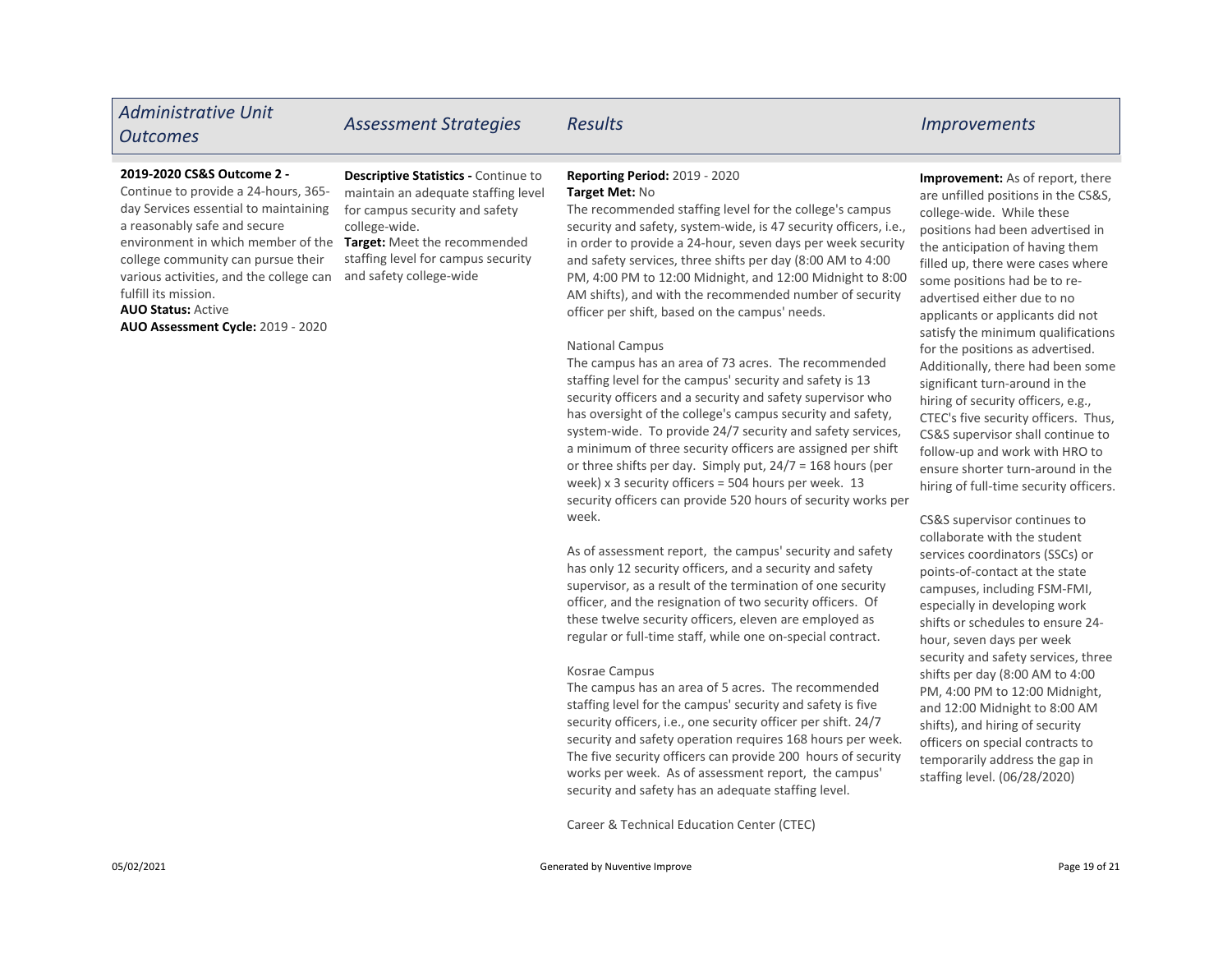| <b>Administrative Unit</b><br><b>Outcomes</b> | <b>Assessment Strategies</b> | <b>Results</b>                                                                                                                                                                                                                                                                                                                                                                                                                                                                                                                                                                                                                                                                                                                                           | <i>Improvements</i> |
|-----------------------------------------------|------------------------------|----------------------------------------------------------------------------------------------------------------------------------------------------------------------------------------------------------------------------------------------------------------------------------------------------------------------------------------------------------------------------------------------------------------------------------------------------------------------------------------------------------------------------------------------------------------------------------------------------------------------------------------------------------------------------------------------------------------------------------------------------------|---------------------|
|                                               |                              | The campus has an area of 16.6 acres. The recommended<br>staffing level for the campus' security and safety is 9<br>security officers, i.e., two security officers per shift. To<br>provide 24/7 security and safety services, a minimum of two<br>security officers are assigned per shift or three shifts per<br>day. Simply put, $24/7 = 168$ hours (per week) x 2 security<br>officers = 336 hours per week. The nine security officers<br>can provide 360 hours of security works per week. As of<br>assessment report, the campus' security and safety has five<br>full-time security officers and two part-time security offices<br>due to the termination and resignation of two security<br>offices.                                            |                     |
|                                               |                              | Chuuk Campus<br>The campus has an area of two acres. The recommended<br>staffing level for the campus' security and safety is nine<br>security officers, i.e., two security officers per shift. To<br>provide 24/7 security and safety services, a minimum of two<br>security officers are assigned per shift or three shifts per<br>day. Simply put, $24/7 = 168$ hours (per week) x 2 security<br>officers = 336 hours per week. The nine security officers<br>can provide 360 hours of security works per week. As of<br>assessment report, the campus' security and safety has<br>only seven security officers. Nonetheless, the hiring of the<br>additional two security officers is in progress.                                                   |                     |
|                                               |                              | Yap Campus<br>The campus has an area of seven acres. The recommended<br>staffing level for the campus' security and safety is five<br>security officers, i.e., one security officer per shift. 24/7<br>security and safety operation requires 168 hours per week.<br>The five security officers can provide 200 hours of security<br>works per week. As of the assessment report, the campus'<br>security and safety have an inadequate staffing level. The<br>campus has only four full-time security officers; however,<br>the hiring of two additional security officers is in progress.<br>To maintain 200 hours of security and safety operation per<br>week, the campus currently requires overtime works for its<br>security and safety officers. |                     |